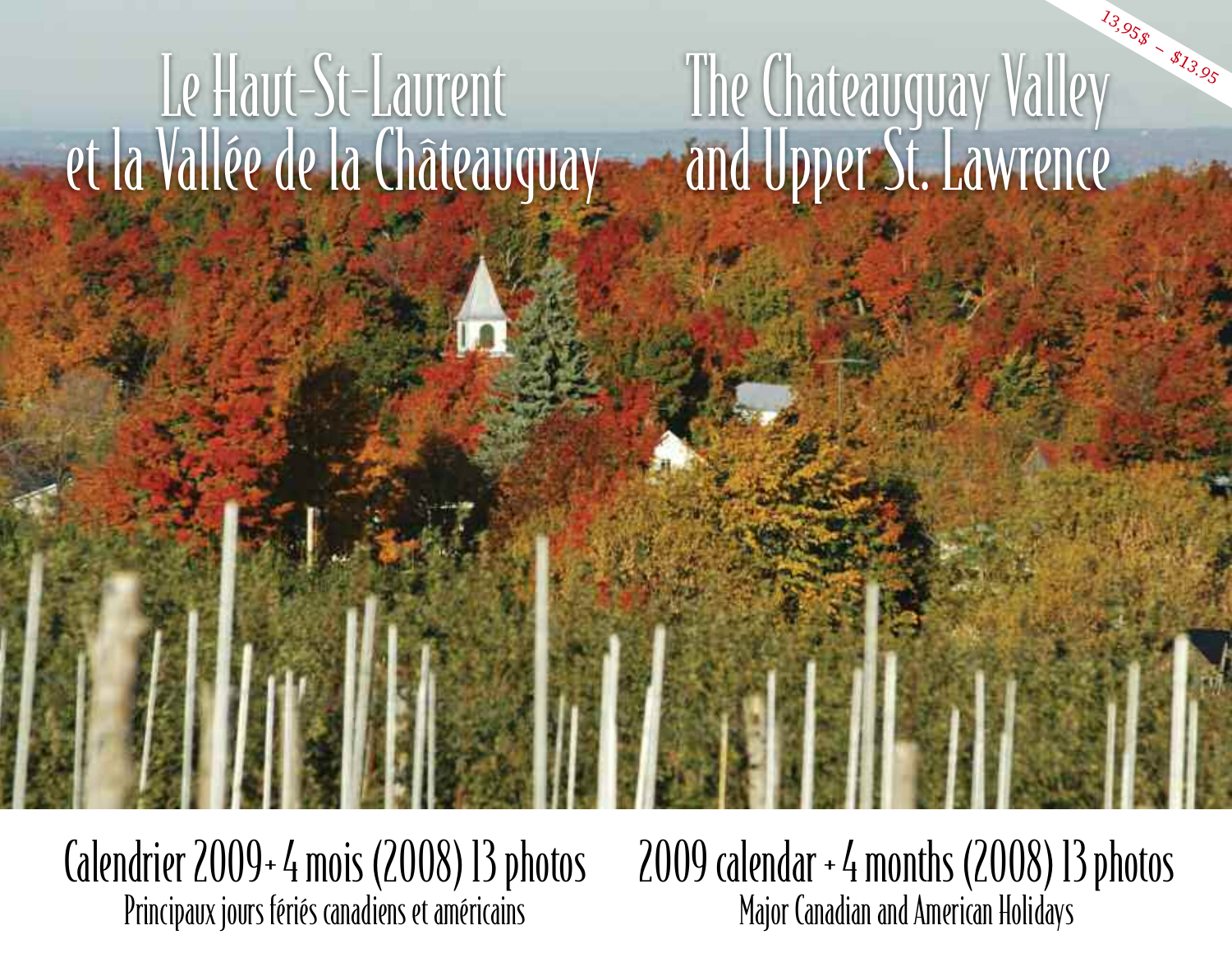## Septembre September

| Dimanche · Sunday | Lundi · Monday<br>1           | Mardi · Tuesday<br>$\overline{2}$ | Mercredi • Wednesday<br>3 | Jeudi · Thursday<br>4 | Vendredi · Friday<br>5 | Samedi · Saturday<br>6 |
|-------------------|-------------------------------|-----------------------------------|---------------------------|-----------------------|------------------------|------------------------|
|                   | Fête du Travail<br>Labour Day |                                   |                           |                       |                        |                        |
| 7                 | 8                             | 9                                 | 10                        | 11                    | 12                     | 13                     |
| 14                | 15                            | 16                                | 17                        | 18                    | 19                     | 20                     |
| 21                | 22                            | 23                                | 24                        | 25                    | 26                     | 27                     |
| 28                | 29<br>Michaelmas              | 30<br>Rosh Hashanah               |                           |                       |                        |                        |

## Novembre November Décembre December

| Dimanche * Sunday                                                                                                          | Lundi · Monday | Mardi • Tuesday                                                 | Mercredi • Wednesday | Jeudi · Thursday            | Vendredi · Friday | Samedi · Saturday<br>1 |
|----------------------------------------------------------------------------------------------------------------------------|----------------|-----------------------------------------------------------------|----------------------|-----------------------------|-------------------|------------------------|
| $\overline{2}$<br>Heure avancée se termine<br>(É.-U., majorité du Canada)<br>Daylight Saving Ends<br>(USA, most of Canada) | 3              | 4                                                               | 5                    | 6                           | 7                 | 8                      |
| 9                                                                                                                          | 10             | 11<br>Jour du Souvenir<br>Remembrance Day<br>Veterans Day (USA) | 12                   | 13                          | 14                | 15                     |
| 16                                                                                                                         | 17             | 18                                                              | 19                   | 20                          | 21                | 22                     |
| $\frac{23}{30}$                                                                                                            | 24             | 25                                                              | 26                   | 27<br>Thanksgiving<br>(USA) | 28                | 29                     |

## Octobre October



| Dimanche * Sunday | Lundi • Monday                                                            | Mardi · Tuesday | Mercredi • Wednesday<br>$\mathbf{1}$ | Jeudi · Thursday<br>$\overline{2}$ | Vendredi · Friday<br>3 | Samedi · Saturday<br>4 |
|-------------------|---------------------------------------------------------------------------|-----------------|--------------------------------------|------------------------------------|------------------------|------------------------|
| 5                 | 6                                                                         | 7               | 8                                    | 9<br>Yom Kippur                    | 10                     | 11                     |
| 12                | 13<br>Action de grâce (Can.)<br>Thanksgiving (Can.)<br>Columbus Day (USA) | 14              | 15                                   | 16                                 | 17                     | 18                     |
| 19                | 20                                                                        | 21              | 22                                   | 23                                 | 24                     | 25                     |
| 26                | 27                                                                        | 28              | 29                                   | 30                                 | 31                     |                        |

| Dimanche · Sunday | Lundi • Monday<br>1 | Mardi · Tuesday<br>$\overline{2}$ | Mercredi • Wednesday<br>3                | Jeudi · Thursday<br>4 | Vendredi · Friday<br>5 | Samedi · Saturday<br>6 |
|-------------------|---------------------|-----------------------------------|------------------------------------------|-----------------------|------------------------|------------------------|
| 7                 | 8                   | 9                                 | 10                                       | 11                    | 12                     | 13                     |
| 14                | 15                  | 16                                | 17                                       | 18                    | 19                     | 20                     |
| 21                | 22                  | 23                                | 24                                       | 25                    | 26                     | 27                     |
| 28                | Hanukkah<br>29      | 30                                | 31                                       | Noël<br>Christmas     | <b>Boxing Day</b>      |                        |
|                   |                     |                                   | Veille du jour de l'An<br>New Year's Eve |                       |                        |                        |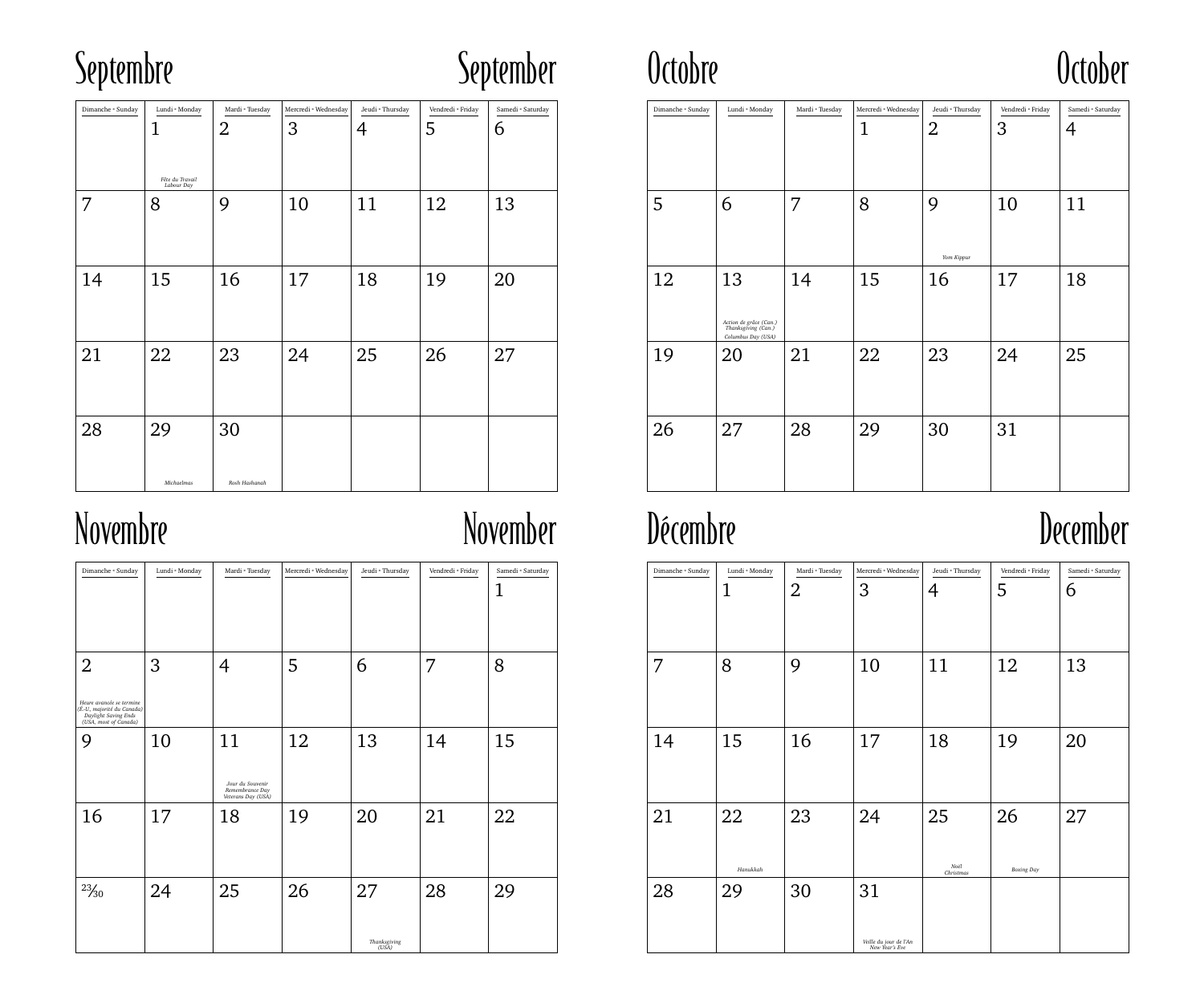

Allan's Corners

## 2008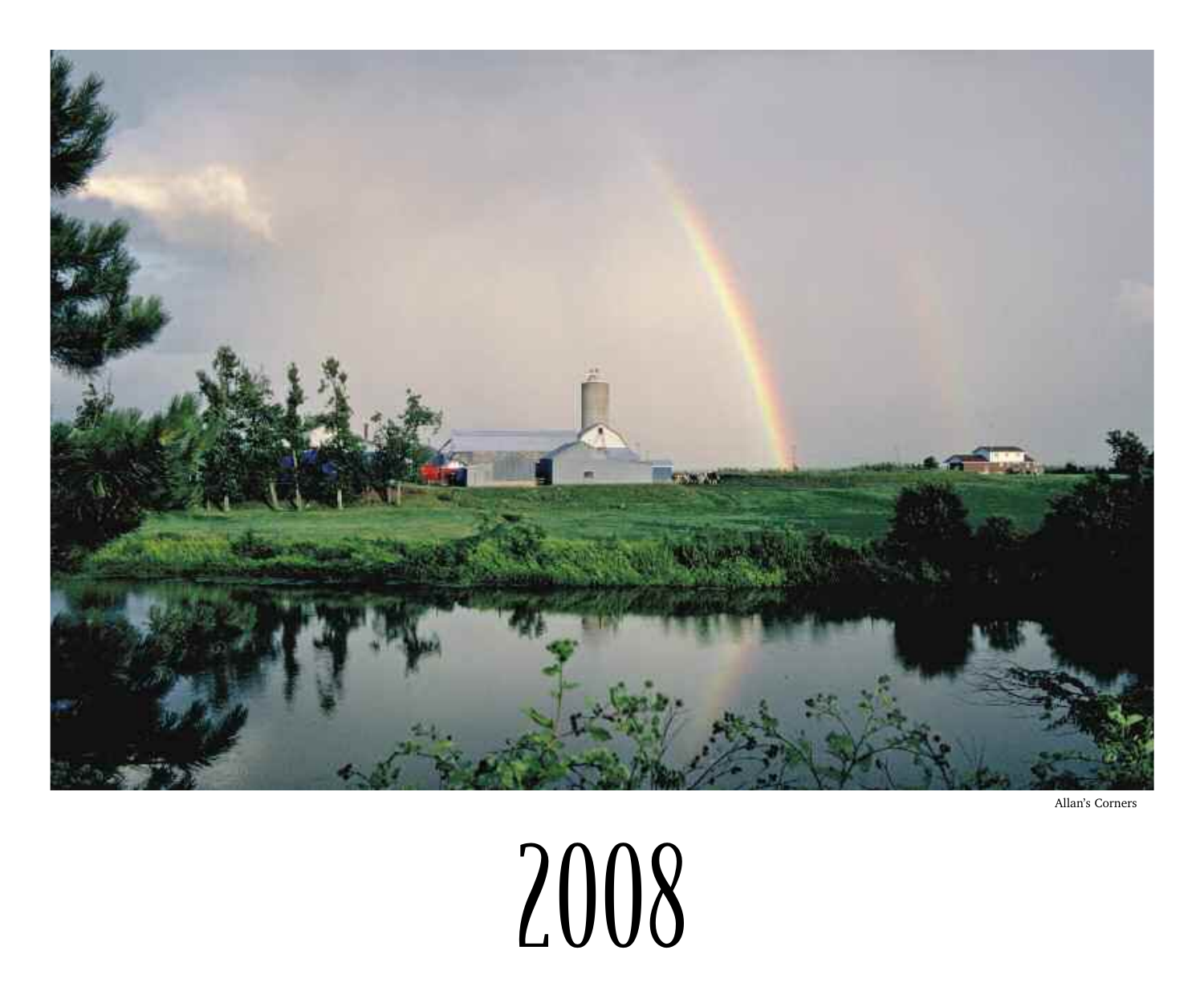

Mercier



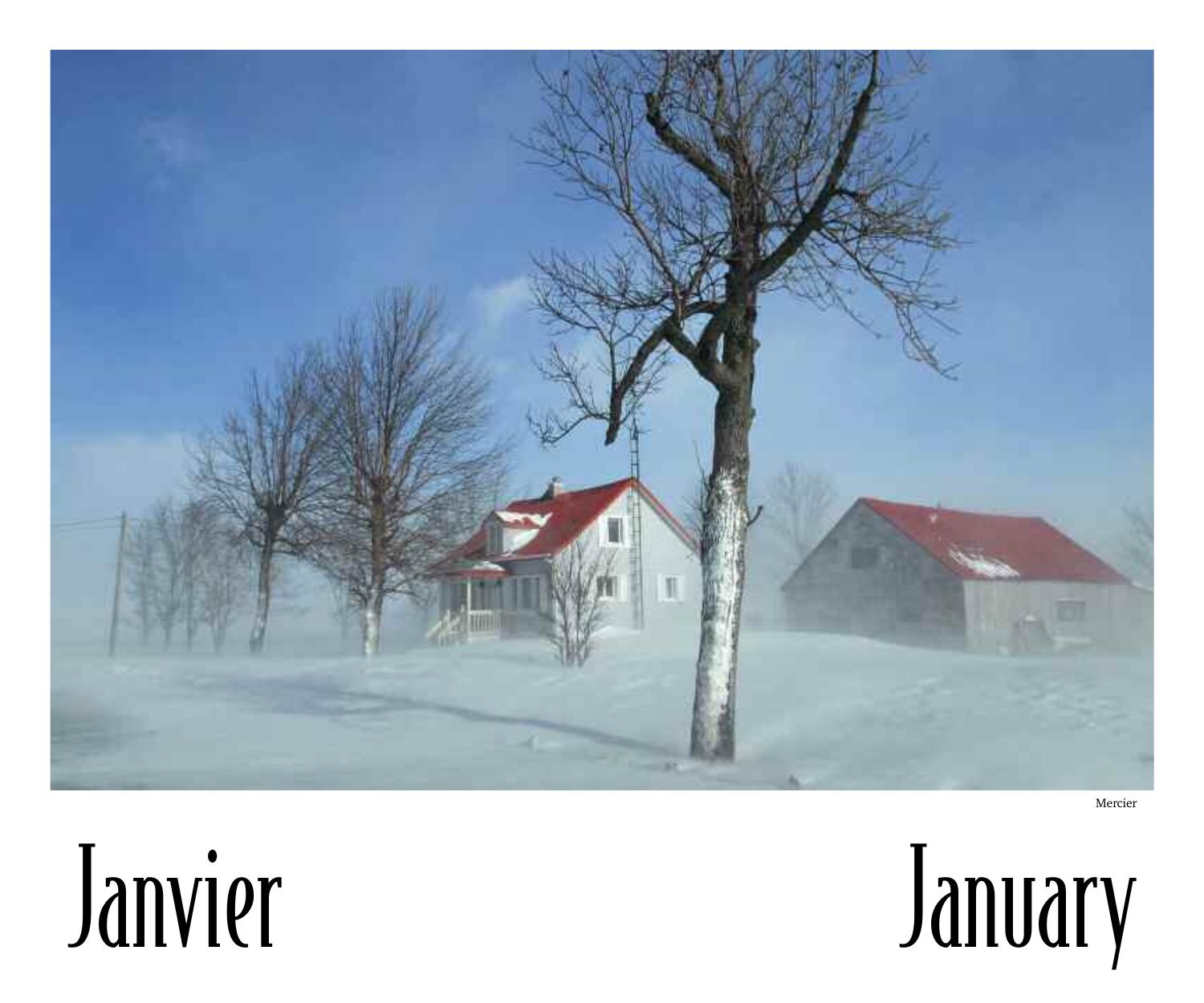| Dimanche • Sunday<br>DÉCEMBRE 2008<br>DECEMBER 2008<br>$\rm D/S$ $\;$ L/M $\;$ M/T $\;$ M/W $\;$ J/T $\;$ V/F $\;$ S/S $\;$<br>$1\quad 2\quad 3\quad 4\quad 5\quad 6$<br>7 8 9 10 11 12 13<br>14    15    16    17    18    19    20<br>21    22    23    24    25    26    27<br>28 29 30 31 | Lundi · Monday<br>FÉVRIER 2009<br>FEBRUARY 2009<br>$\rm D/S$ $\;$ L/M $\;$ M/T $\;$ M/W $\;$ J/T $\;$ V/F $\;$ S/S $\;$<br>$1 \t2 \t3 \t4 \t5 \t6 \t7$<br>8 9 10 11 12 13 14<br>15 16 17 18 19 20 21<br>22 23 24 25 26 27 28 | Mardi • Tuesday | Mercredi · Wednesday | Jeudi . Thursday<br>⊥<br>Jour de l'An<br>New Year's Day | Vendredi · Friday<br>$\overline{2}$ | Samedi · Saturday<br>3 |
|-----------------------------------------------------------------------------------------------------------------------------------------------------------------------------------------------------------------------------------------------------------------------------------------------|------------------------------------------------------------------------------------------------------------------------------------------------------------------------------------------------------------------------------|-----------------|----------------------|---------------------------------------------------------|-------------------------------------|------------------------|
|                                                                                                                                                                                                                                                                                               | 5                                                                                                                                                                                                                            | 6               | 7                    | 8                                                       | 9                                   | 10                     |
| 11                                                                                                                                                                                                                                                                                            | 12                                                                                                                                                                                                                           | 13              | 14                   | 15                                                      | 16                                  | 17                     |
| 18                                                                                                                                                                                                                                                                                            | 19<br>Martin Luther King Jr. Day<br>(USA)                                                                                                                                                                                    | 20              | 21                   | 22                                                      | 23                                  | 24                     |
| 25                                                                                                                                                                                                                                                                                            | 26                                                                                                                                                                                                                           | 27              | 28                   | 29                                                      | 30                                  | 31                     |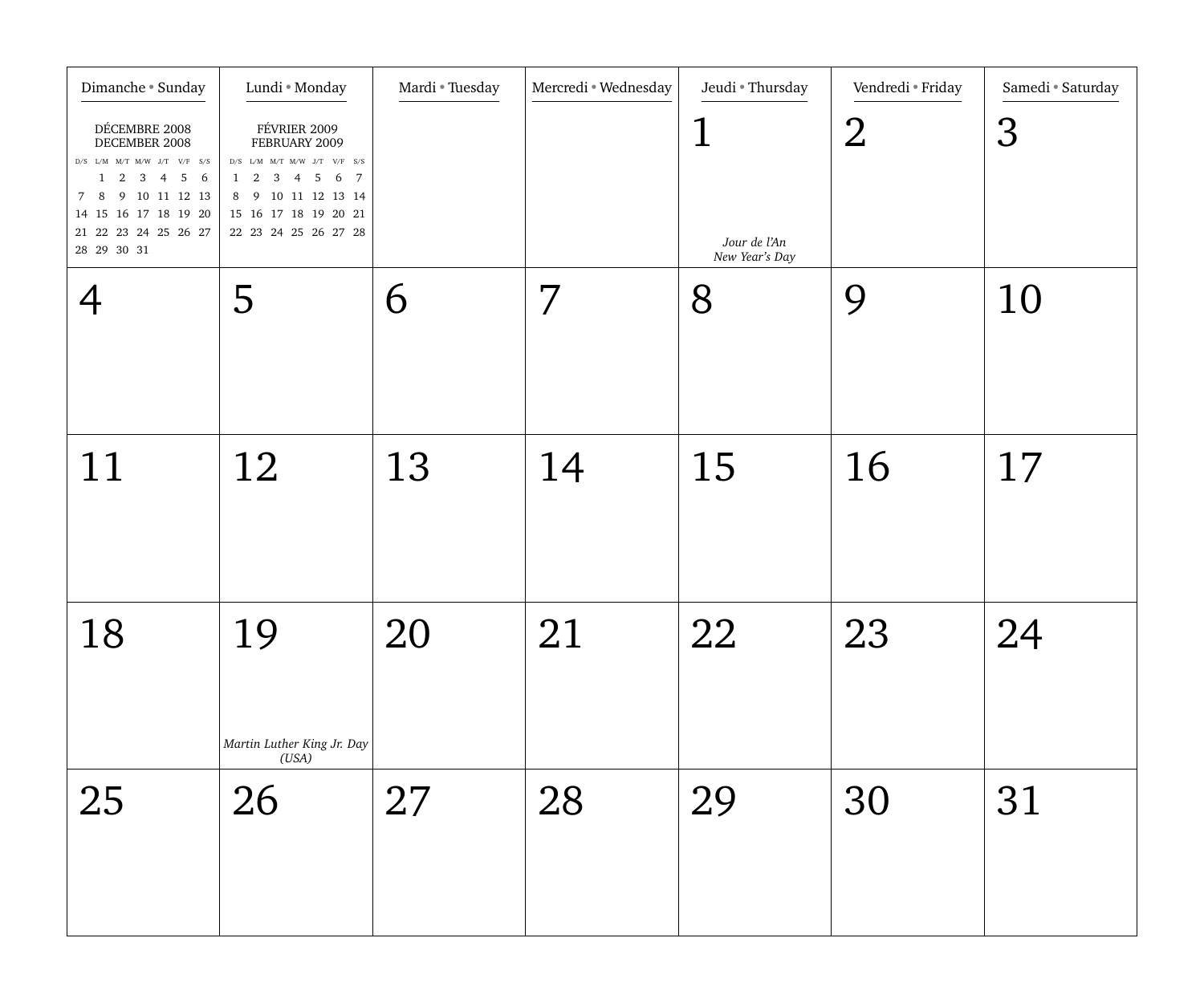

Covey Hill

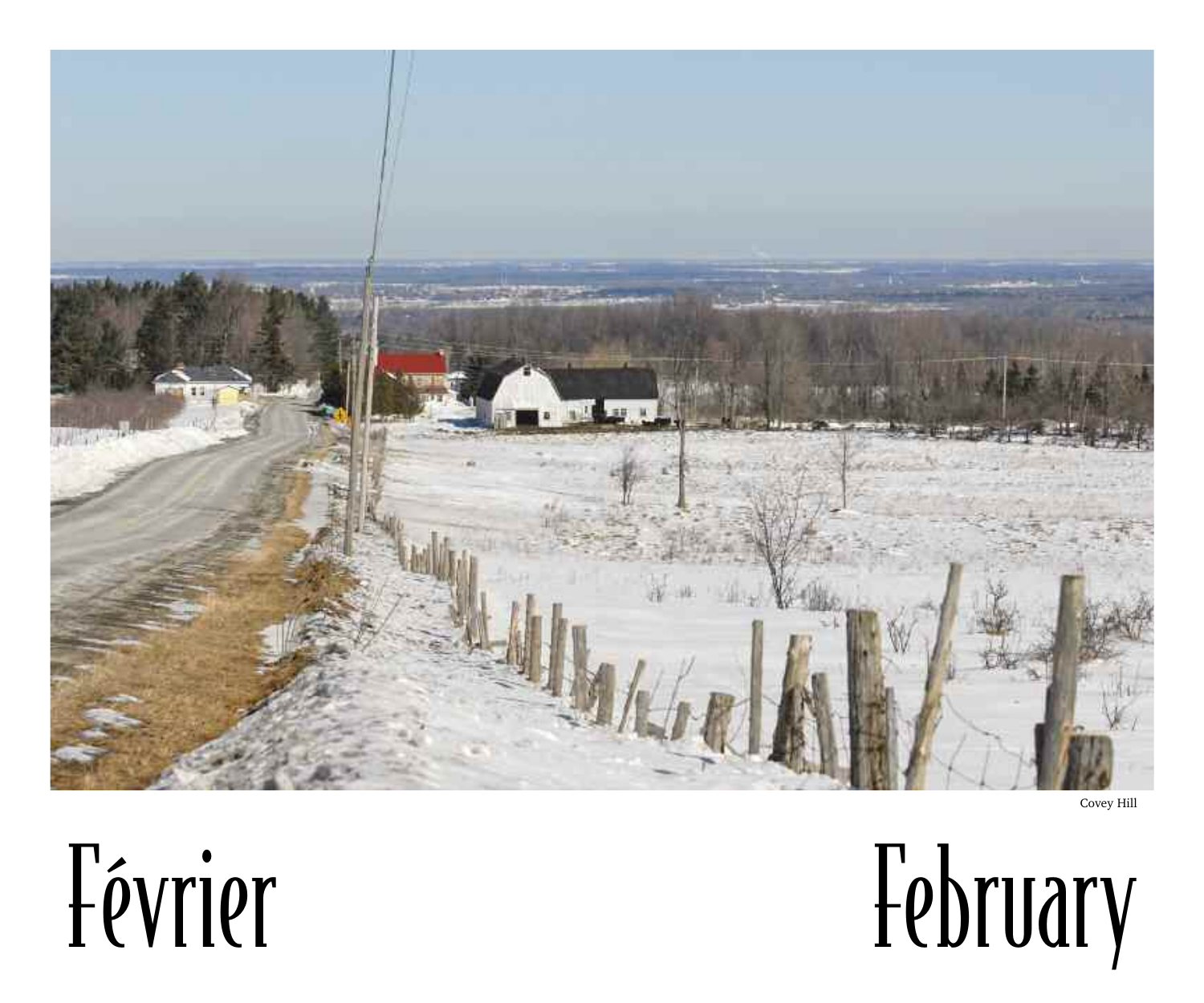| Dimanche • Sunday                                                                                     | Lundi · Monday<br>$\overline{2}$           | Mardi • Tuesday<br>$\mathfrak{Z}$ | Mercredi · Wednesday<br>4 | Jeudi • Thursday<br>5 | Vendredi · Friday<br>6                                                                                                                                                                                                                               | Samedi · Saturday<br>7                                                                                                                                                                                                              |
|-------------------------------------------------------------------------------------------------------|--------------------------------------------|-----------------------------------|---------------------------|-----------------------|------------------------------------------------------------------------------------------------------------------------------------------------------------------------------------------------------------------------------------------------------|-------------------------------------------------------------------------------------------------------------------------------------------------------------------------------------------------------------------------------------|
| 8                                                                                                     | 9                                          | 10                                | 11                        | 12                    | 13                                                                                                                                                                                                                                                   | 14<br>Saint-Valentin<br>Valentine's Day                                                                                                                                                                                             |
| 15                                                                                                    | 16<br>Presidents' Day<br>(USA)             | 17                                | 18                        | 19                    | 20                                                                                                                                                                                                                                                   | 21                                                                                                                                                                                                                                  |
| 22                                                                                                    | 23                                         | 24                                | 25                        | 26                    | 27                                                                                                                                                                                                                                                   | 28                                                                                                                                                                                                                                  |
| Municipalité de Ste-Martine /<br>Municipality of St. Martine<br>www.municipalite.sainte-martine.qc.ca | François Candau, Maire<br>$(450)$ 427-3050 |                                   |                           |                       | <b>JANVIER</b><br><b>JANUARY</b><br>$\rm D/S$ $\;$ L/M $\;$ M/T $\;$ M/W $\;$ J/T $\;$ V/F $\;$ S/S $\;$<br>$1 \quad 2 \quad 3$<br>6 7 8<br>9 10<br>5<br>4<br>11 12 13 14 15 16 17<br>18    19    20    21    22    23    24<br>25 26 27 28 29 30 31 | MARS<br><b>MARCH</b><br>D/S $\;$ L/M $\;$ M/T $\;$ M/W $\;$ J/T $\;$ V/F $\;$ S/S $\;$<br>$1\quad 2\quad 3\quad 4\quad 5$<br>6<br>$7\overline{ }$<br>8 9 10 11 12 13 14<br>15 16 17 18 19 20 21<br>22 23 24 25 26 27 28<br>29 30 31 |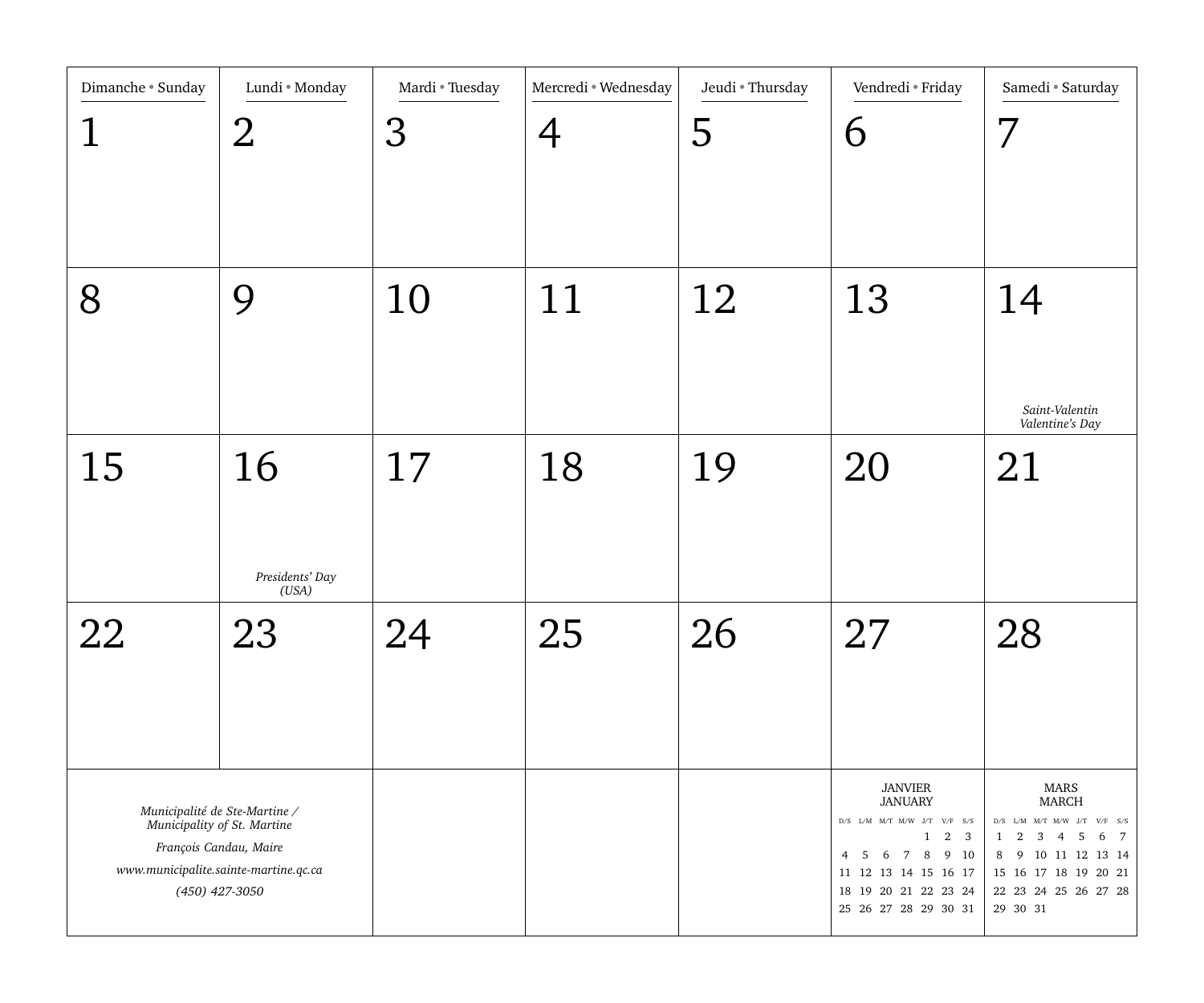

Le Shack, St-Urbain



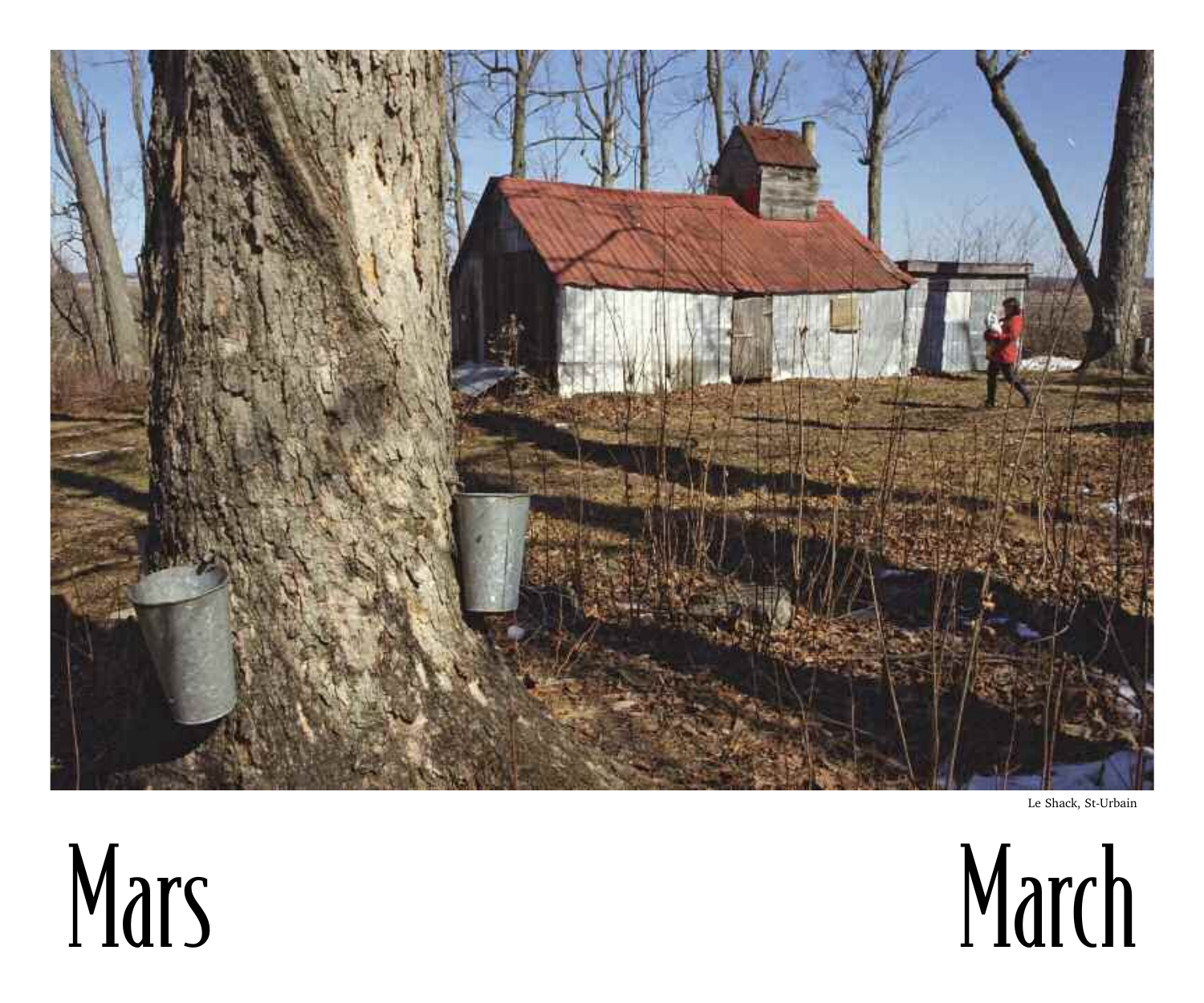| Dimanche • Sunday<br>1                                                                                        | Lundi • Monday<br>$\overline{2}$ | Mardi • Tuesday<br>$\mathfrak{Z}$        | Mercredi · Wednesday<br>4 | Jeudi · Thursday<br>5 | Vendredi · Friday<br>6                                                                                                                                                               | Samedi · Saturday<br>7                                                                                                                                            |
|---------------------------------------------------------------------------------------------------------------|----------------------------------|------------------------------------------|---------------------------|-----------------------|--------------------------------------------------------------------------------------------------------------------------------------------------------------------------------------|-------------------------------------------------------------------------------------------------------------------------------------------------------------------|
| 8<br>Heure avancée commence<br>(É.-U., majorité du Canada)<br>Daylight Saving Begins<br>(USA, most of Canada) | 9                                | 10                                       | 11                        | 12                    | 13                                                                                                                                                                                   | 14                                                                                                                                                                |
| 15                                                                                                            | 16                               | 17<br>Saint-Patrick<br>St. Patrick's Day | 18                        | 19                    | 20                                                                                                                                                                                   | 21                                                                                                                                                                |
| 22                                                                                                            | 23                               | 24                                       | 25                        | 26                    | 27                                                                                                                                                                                   | 28                                                                                                                                                                |
| 29                                                                                                            | 30                               | 31                                       |                           |                       | FÉVRIER<br><b>FEBRUARY</b><br>$\rm D/S$ $\;$ L/M $\;$ M/T $\;$ M/W $\;$ J/T $\;$ V/F $\;$ S/S<br>1 2 3 4 5 6 7<br>8 9 10 11 12 13 14<br>15 16 17 18 19 20 21<br>22 23 24 25 26 27 28 | AVRIL<br>APRIL<br>D/S L/M M/T M/W J/T V/F S/S<br>$1 \quad 2 \quad 3 \quad 4$<br>5 6 7 8 9 10 11<br>12 13 14 15 16 17 18<br>19 20 21 22 23 24 25<br>26 27 28 29 30 |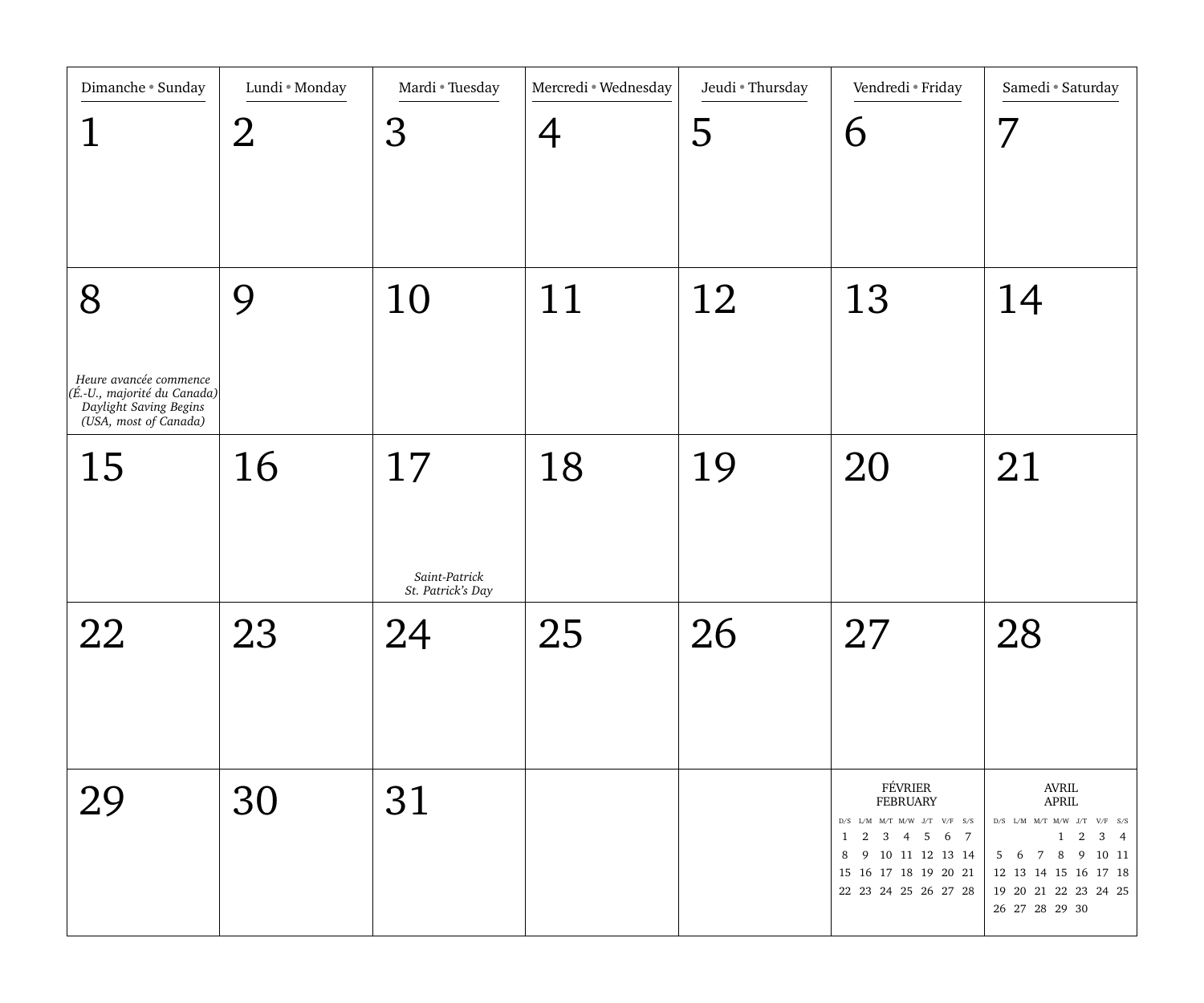

Leahy Orchards, Franklin



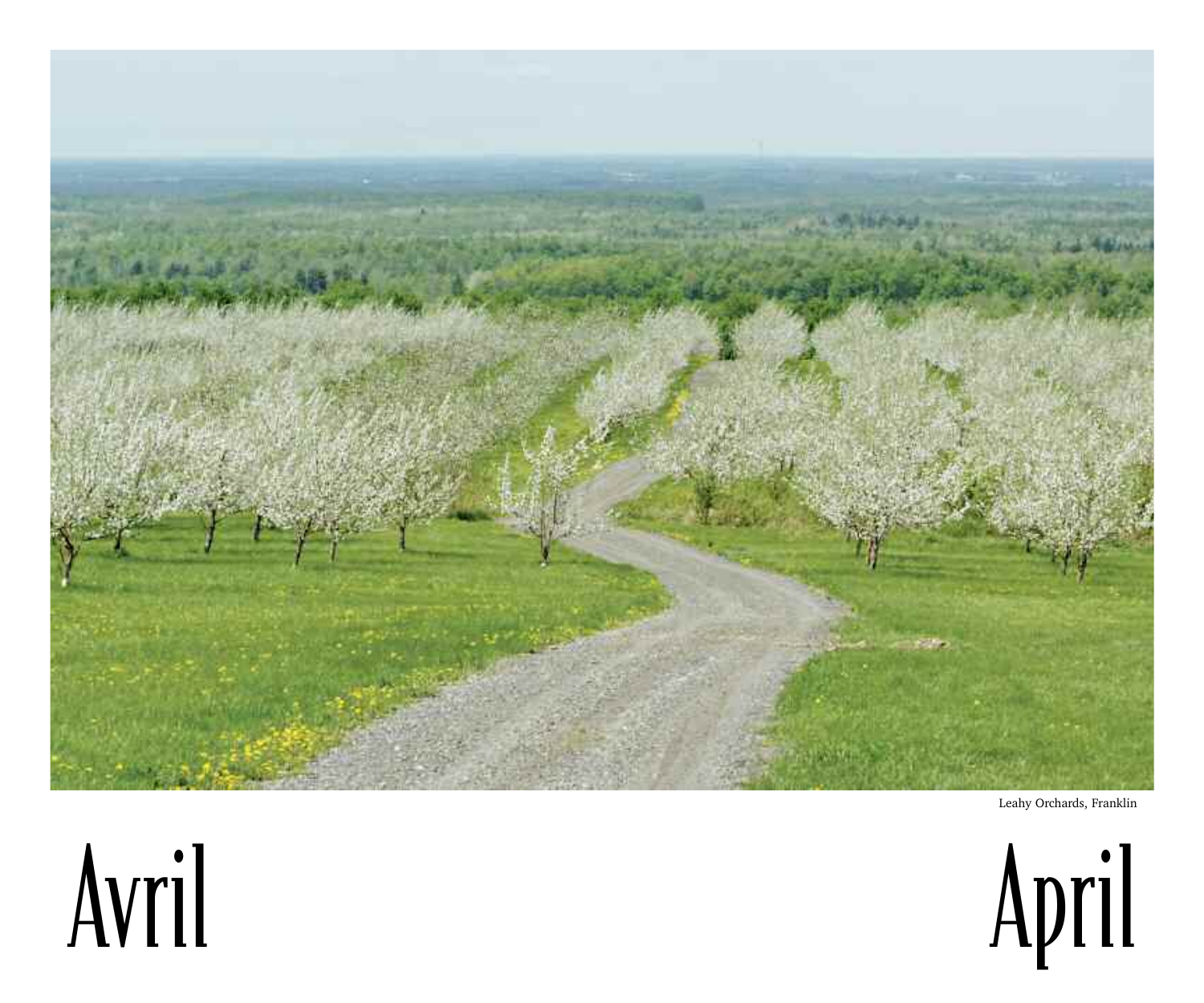| Dimanche · Sunday                                                                                                                                                                             | Lundi · Monday                                                                                                                                                                                         | Mardi • Tuesday | Mercredi · Wednesday  | Jeudi • Thursday       | Vendredi · Friday                   | Samedi · Saturday                                                                                                  |
|-----------------------------------------------------------------------------------------------------------------------------------------------------------------------------------------------|--------------------------------------------------------------------------------------------------------------------------------------------------------------------------------------------------------|-----------------|-----------------------|------------------------|-------------------------------------|--------------------------------------------------------------------------------------------------------------------|
| <b>MARS</b><br><b>MARCH</b><br>D/S L/M M/T M/W J/T V/F S/S<br>$1\quad 2\quad 3\quad 4\quad 5\quad 6\quad 7$<br>8 9 10 11 12 13 14<br>15 16 17 18 19 20 21<br>22 23 24 25 26 27 28<br>29 30 31 | $\it{MAI}$<br><b>MAY</b><br>$D/S$ L/M M/T M/W J/T V/F S/S<br>$\overline{2}$<br>$\mathbf{1}$<br>3 4 5 6 7<br>8 9<br>10 11 12 13 14 15 16<br>17 18 19 20 21 22 23<br>24/ <sub>31</sub> 25 26 27 28 29 30 |                 |                       | $\overline{2}$         | 3                                   | 4                                                                                                                  |
| 5<br>Dimanche des rameaux<br>Palm Sunday                                                                                                                                                      | 6                                                                                                                                                                                                      | 7               | 8<br>Passover<br>(pm) | 9                      | 10<br>Vendredi saint<br>Good Friday | 11                                                                                                                 |
| 12<br>Pâques<br>Easter                                                                                                                                                                        | 13                                                                                                                                                                                                     | 14              | 15                    | 16                     | 17                                  | 18                                                                                                                 |
| 19                                                                                                                                                                                            | 20                                                                                                                                                                                                     | 21              | 22                    | 23<br>St. George's Day | 24                                  | 25                                                                                                                 |
| 26                                                                                                                                                                                            | 27                                                                                                                                                                                                     | 28              | 29                    | 30                     |                                     | Ville de Huntingdon / Town of Huntingdon<br>Stéphane Gendron, Maire<br>www.villehuntingdon.com<br>$(450)$ 264-5389 |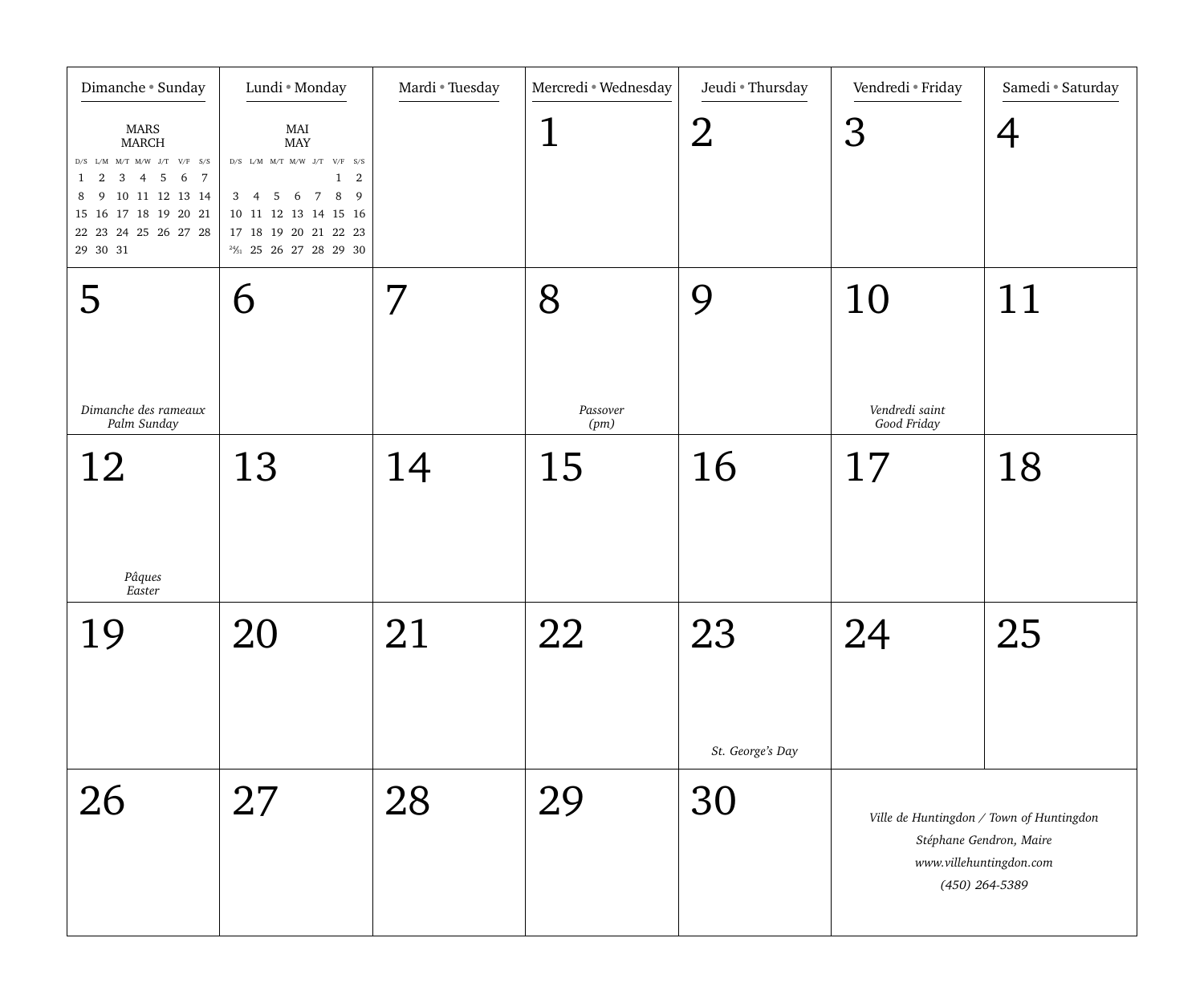

Ste-Martine



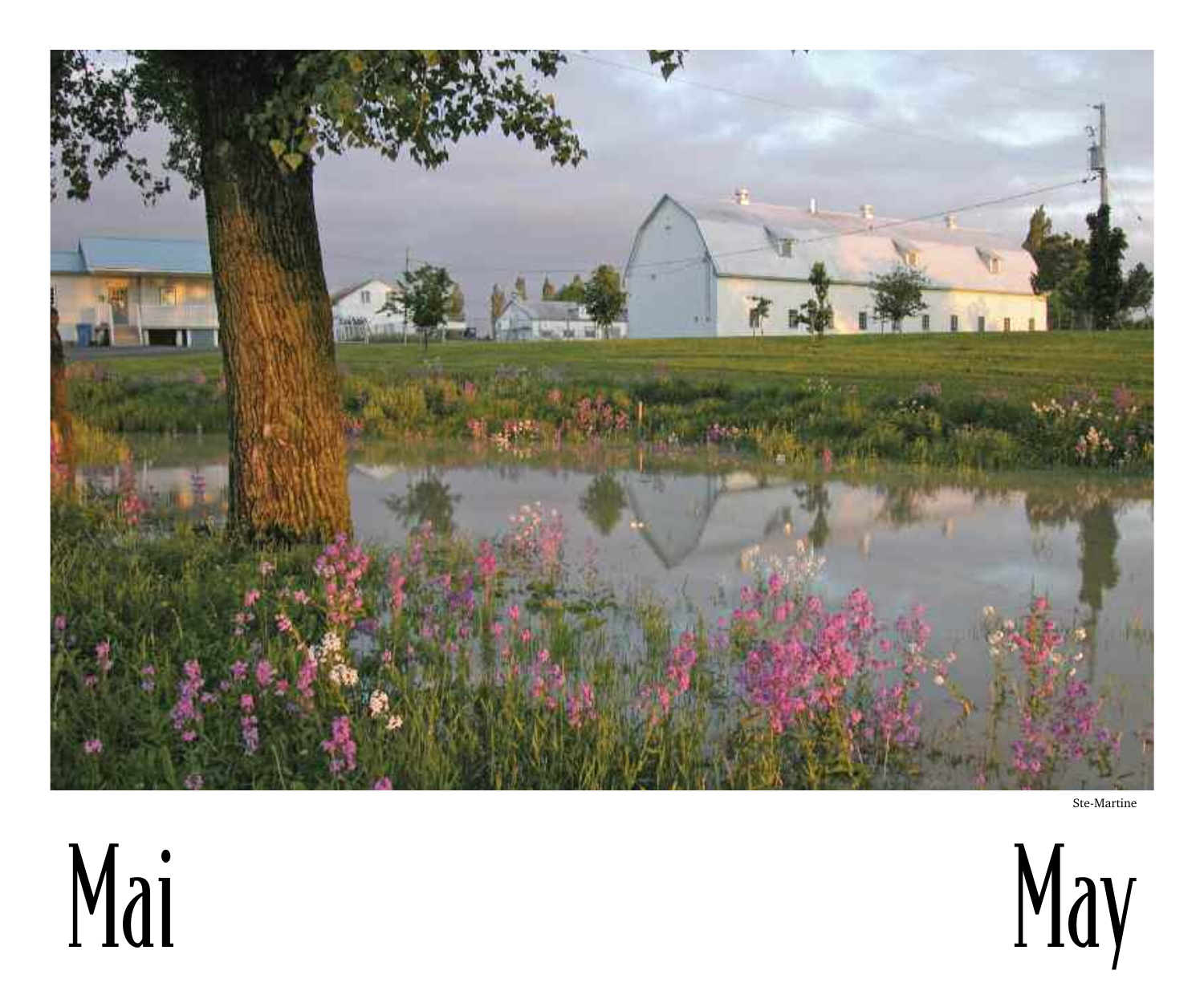| Dimanche • Sunday                                                                                                                                                                 | Lundi • Monday                                                                                                                                                                                                                | Mardi · Tuesday | Mercredi · Wednesday | Jeudi . Thursday | Vendredi · Friday | Samedi · Saturday |
|-----------------------------------------------------------------------------------------------------------------------------------------------------------------------------------|-------------------------------------------------------------------------------------------------------------------------------------------------------------------------------------------------------------------------------|-----------------|----------------------|------------------|-------------------|-------------------|
| $\operatorname{AVRIL}$<br>${\sf APRIL}$<br>D/S L/M M/T M/W J/T V/F S/S<br>$1\quad 2\quad 3\quad 4$<br>5 6 7 8 9 10 11<br>12    13    14    15    16    17    18<br>26 27 28 29 30 | $\rm J UIN$<br><b>JUNE</b><br>$\rm D/S$ $\;$ L/M $\;$ M/T $\;$ M/W $\;$ J/T $\;$ V/F $\;$ S/S $\;$<br>$1\quad 2\quad 3\quad 4\quad 5\quad 6$<br>7 8 9 10 11 12 13<br>14 15 16 17 18 19 20<br>21 22 23 24 25 26 27<br>28 29 30 |                 |                      |                  |                   | $\overline{2}$    |
| 3                                                                                                                                                                                 | 4                                                                                                                                                                                                                             | 5               | 6                    | 7                | 8                 | 9                 |
| 10<br>Fête des mères<br>Mother's Day                                                                                                                                              | 11                                                                                                                                                                                                                            | 12              | 13                   | 14               | 15                | 16                |
| 17                                                                                                                                                                                | 18<br>Fête de la Reine<br>Victoria Day                                                                                                                                                                                        | 19              | 20                   | 21               | 22                | 23                |
| $\frac{24}{31}$                                                                                                                                                                   | 25<br>Memorial Day<br>(USA)                                                                                                                                                                                                   | 26              | 27                   | 28               | 29                | 30                |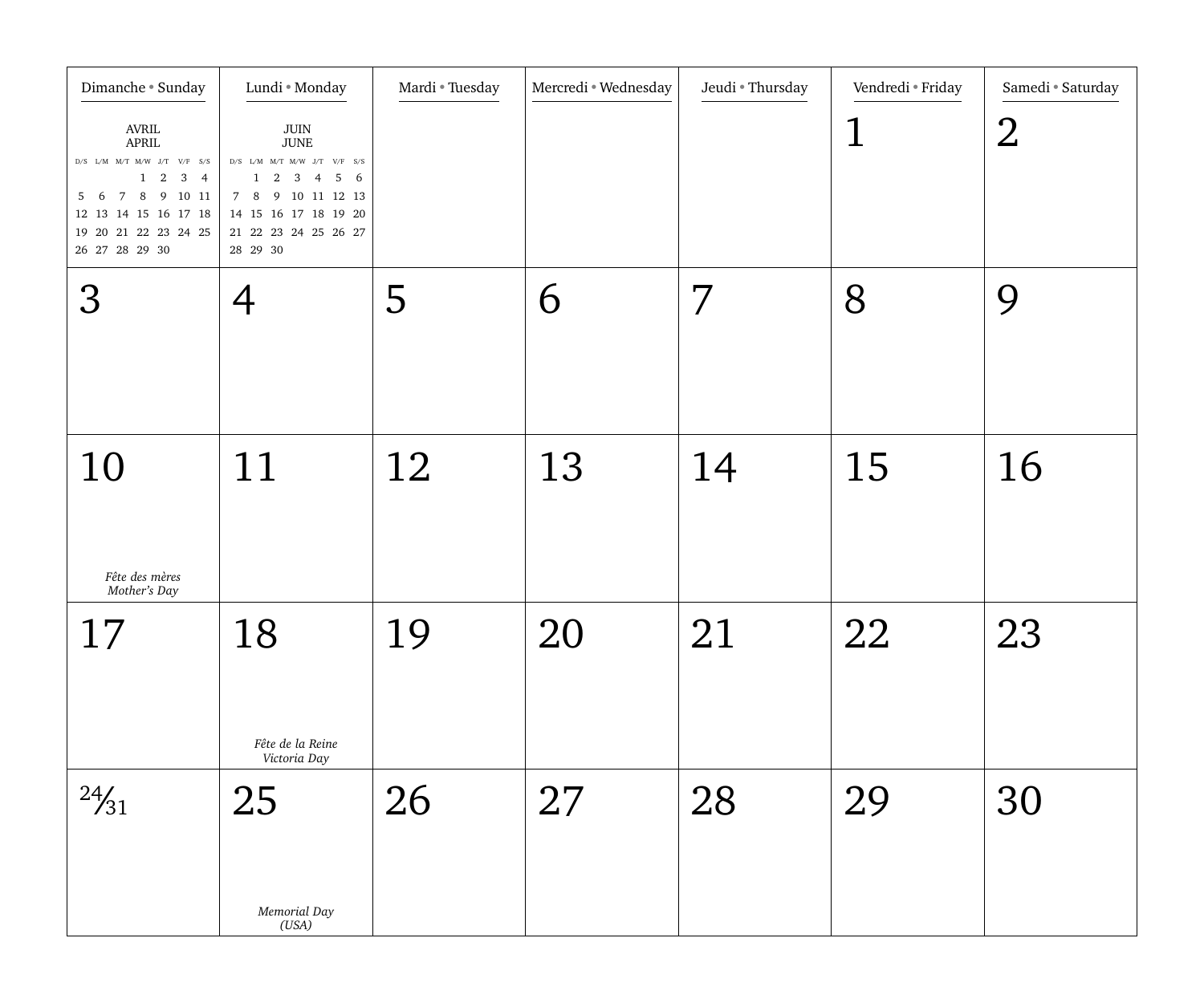

St-Anicet



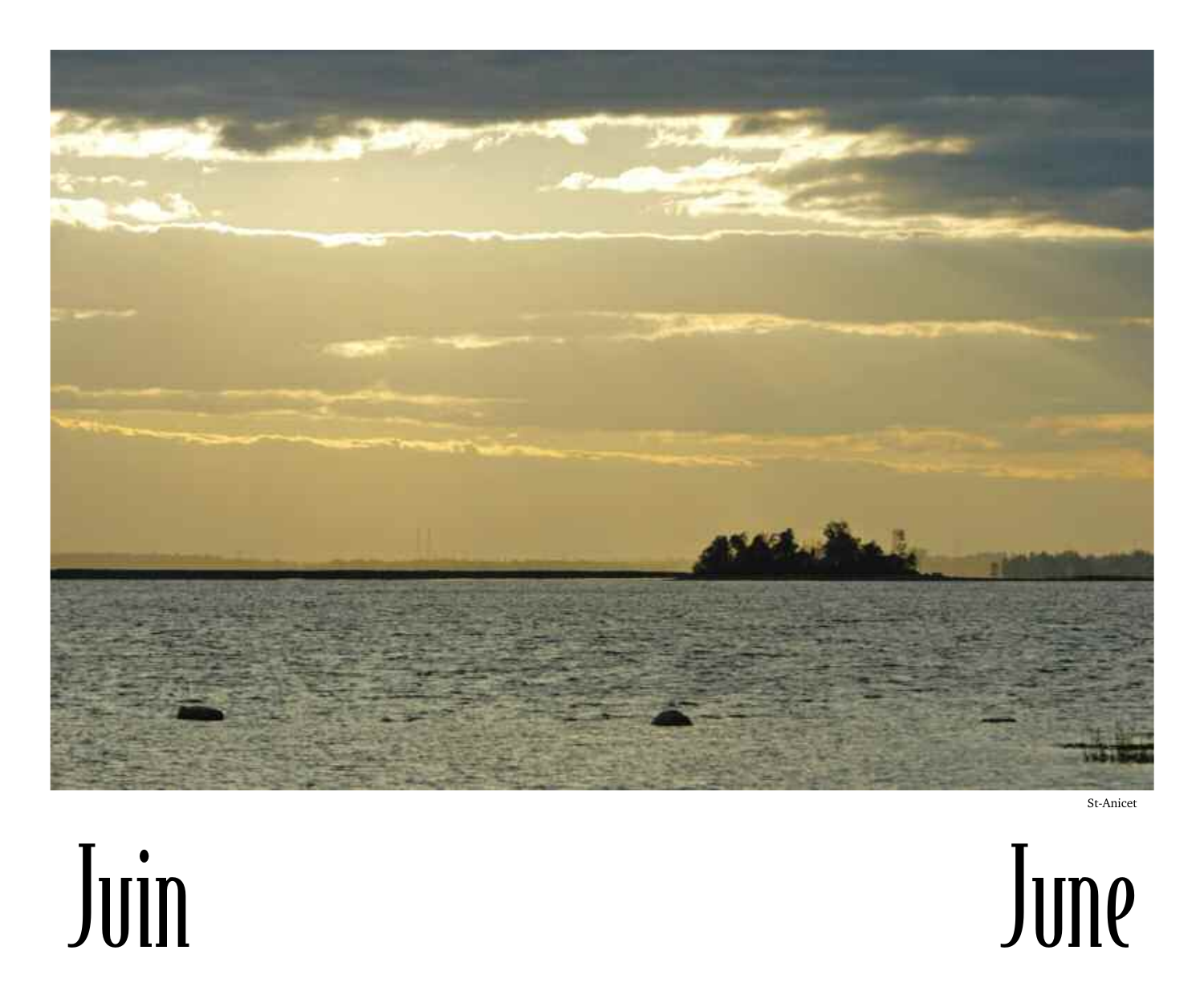| Dimanche • Sunday                    | Lundi • Monday | Mardi • Tuesday | Mercredi · Wednesday                            | Jeudi · Thursday | Vendredi · Friday                                                                                                                                                                                     | Samedi · Saturday                                                                                                                                                                                                     |
|--------------------------------------|----------------|-----------------|-------------------------------------------------|------------------|-------------------------------------------------------------------------------------------------------------------------------------------------------------------------------------------------------|-----------------------------------------------------------------------------------------------------------------------------------------------------------------------------------------------------------------------|
|                                      |                | $\overline{2}$  | 3                                               | 4                | 5                                                                                                                                                                                                     | 6                                                                                                                                                                                                                     |
|                                      |                |                 |                                                 |                  |                                                                                                                                                                                                       |                                                                                                                                                                                                                       |
| 7                                    | 8              | 9               | 10                                              | 11               | 12                                                                                                                                                                                                    | 13                                                                                                                                                                                                                    |
| 14                                   | 15             | 16              | 17                                              | 18               | 19                                                                                                                                                                                                    | 20                                                                                                                                                                                                                    |
| 21<br>Fête des pères<br>Father's Day | 22             | 23              | 24<br>$St\emph{-}Jean\emph{-}Baptiste$<br>(Qué) | 25               | 26                                                                                                                                                                                                    | 27                                                                                                                                                                                                                    |
| 28                                   | 29             | 30              |                                                 |                  | MAI<br><b>MAY</b><br>$\rm D/S$ $\;$ L/M $\;$ M/T $\;$ M/W $\;$ J/T $\;$ V/F $\;$ S/S $\;$<br>$1\quad 2$<br>3 4 5 6 7 8 9<br>10 11 12 13 14 15 16<br>17 18 19 20 21 22 23<br>$24/31$ 25 26 27 28 29 30 | <b>JUILLET</b><br>$\rm JULY$<br>$\rm D/S$ $\;$ L/M $\;$ M/T $\;$ M/W $\;$ J/T $\;$ V/F $\;$ S/S $\;$<br>$1 \quad 2 \quad 3 \quad 4$<br>5 6 7 8 9 10 11<br>12    13    14    15    16    17    18<br>26 27 28 29 30 31 |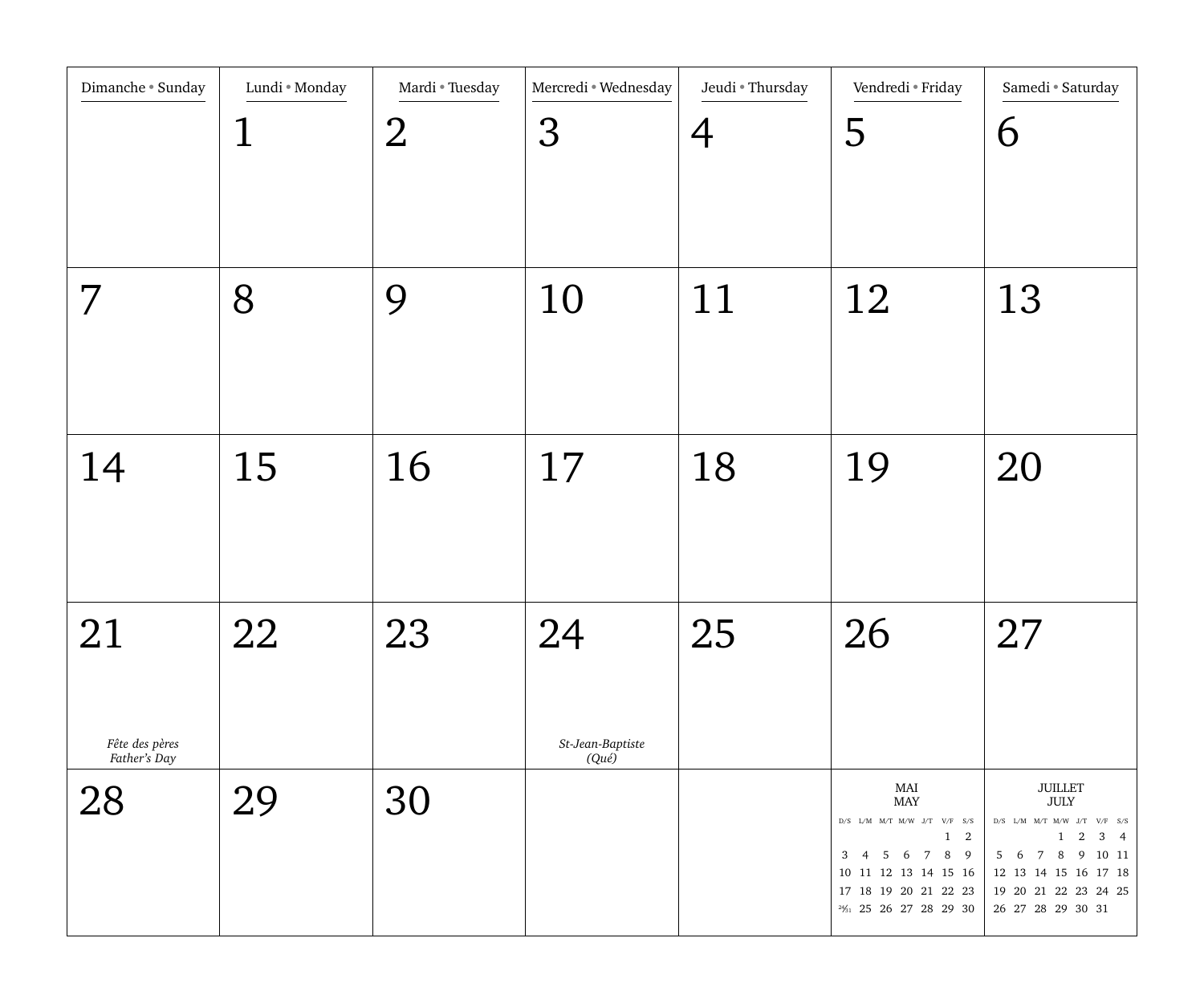

Mercier

## Juillet July

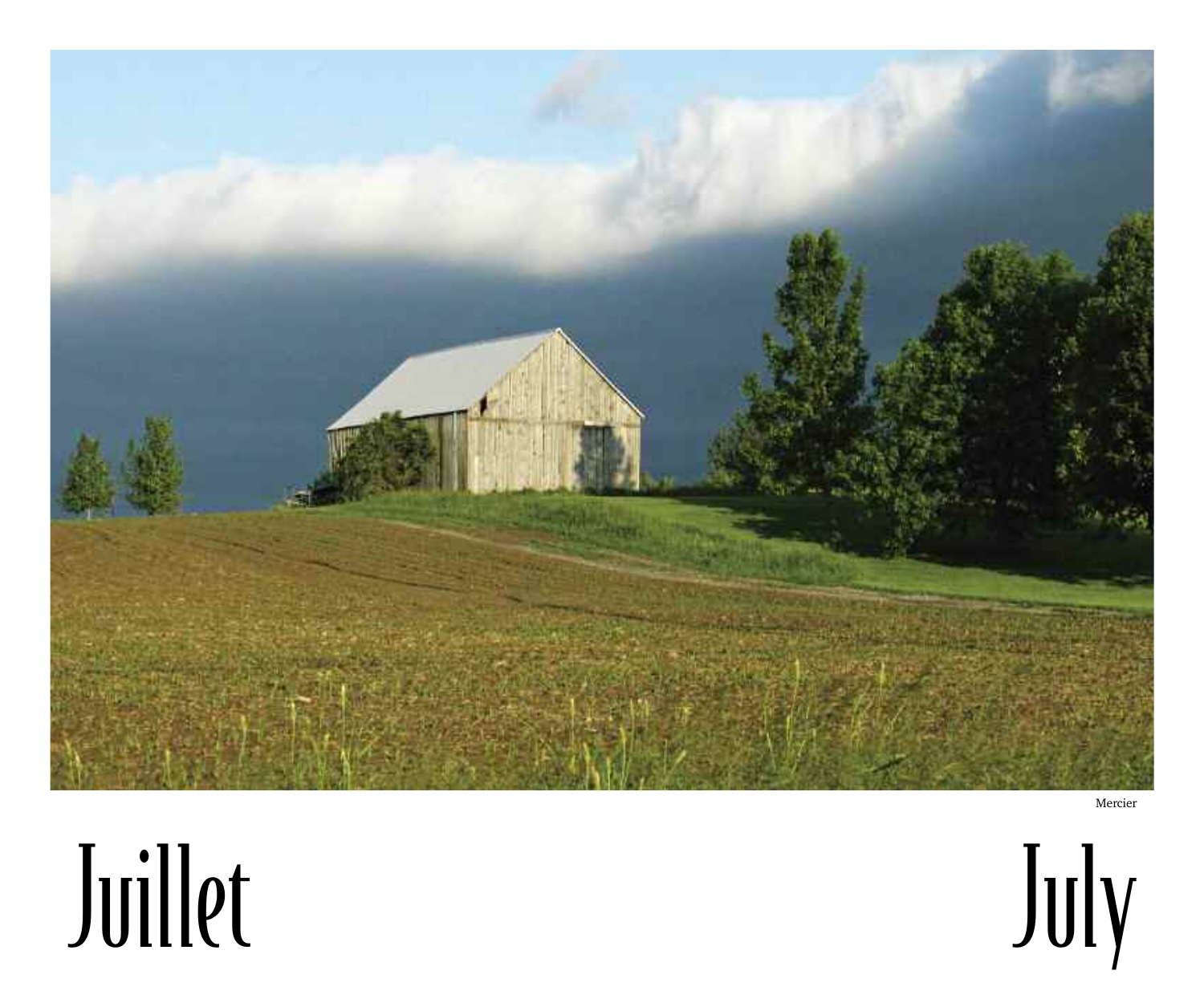| Dimanche • Sunday                                                                                                                                                                                       | Lundi · Monday                                                                                                                                                                                                           | Mardi • Tuesday | Mercredi · Wednesday                        | Jeudi • Thursday | Vendredi · Friday | Samedi · Saturday         |
|---------------------------------------------------------------------------------------------------------------------------------------------------------------------------------------------------------|--------------------------------------------------------------------------------------------------------------------------------------------------------------------------------------------------------------------------|-----------------|---------------------------------------------|------------------|-------------------|---------------------------|
| $\rm J UIN$<br>$\ensuremath{\mathsf{JUNE}}$<br>D/S L/M M/T M/W J/T V/F S/S<br>$1\quad 2\quad 3\quad 4\quad 5\quad 6$<br>7 8 9 10 11 12 13<br>14 15 16 17 18 19 20<br>21 22 23 24 25 26 27<br>28  29  30 | AOÛT<br><b>AUGUST</b><br>$\rm D/S$ $\;$ L/M $\;$ M/T $\;$ M/W $\;$ J/T $\;$ V/F $\;$ S/S $\;$<br>1<br>2 3 4 5 6 7 8<br>9 10 11 12 13 14 15<br>16 17 18 19 20 21 22<br>23/ <sub>30</sub> 24/ <sub>31</sub> 25 26 27 28 29 |                 | $\mathbf 1$<br>Fête du Canada<br>Canada Day | 2                | 3                 | Independence Day<br>(USA) |
| 5                                                                                                                                                                                                       | 6                                                                                                                                                                                                                        |                 | 8                                           | 9                | 10                | 11                        |
| 12                                                                                                                                                                                                      | 13                                                                                                                                                                                                                       | 14              | 15                                          | 16               | 17                | 18                        |
| 19                                                                                                                                                                                                      | 20                                                                                                                                                                                                                       | 21              | 22                                          | 23               | 24                | 25                        |
| 26                                                                                                                                                                                                      | 27                                                                                                                                                                                                                       | 28              | 29                                          | 30               | 31                |                           |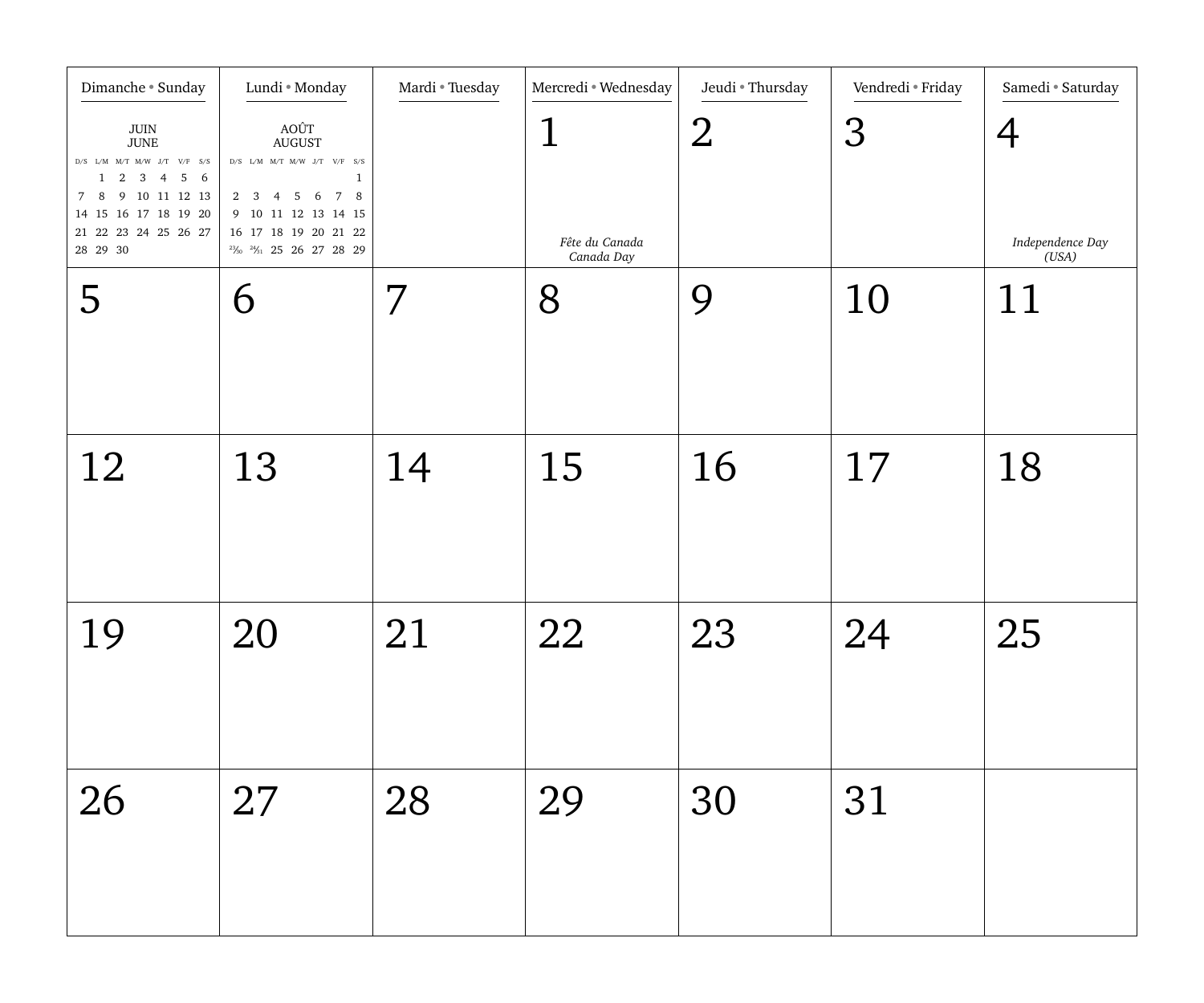

Dundee



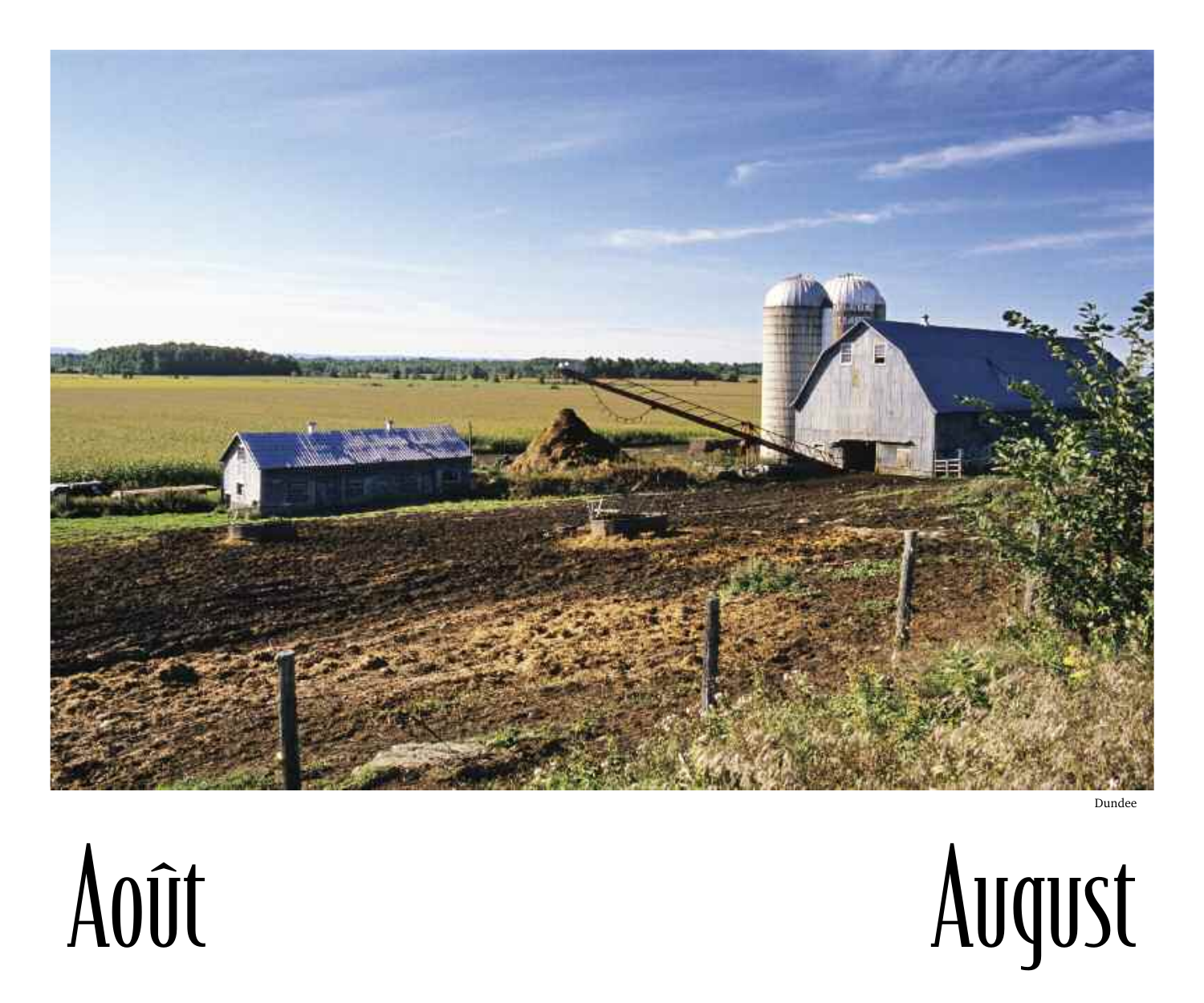| Dimanche • Sunday<br>JUILLET<br>$\rm JULY$<br>D/S $\;$ L/M $\;$ M/T $\;$ M/W $\;$ J/T $\;$ V/F $\;$ S/S $\;$<br>$1\quad 2\quad 3\quad 4$<br>5 6 7 8 9 10 11<br>12    13    14    15    16    17    18<br>19 20 21 22 23 24 25<br>26 27 28 29 30 31 | Lundi • Monday<br><b>SEPTEMBRE</b><br>SEPTEMBER<br>$\rm D/S$ $\;$ L/M $\;$ M/T $\;$ M/W $\;$ J/T $\;$ V/F $\;$ S/S $\;$<br>$1\quad 2\quad 3\quad 4\quad 5$<br>6 7 8 9 10 11 12<br>13 14 15 16 17 18 19<br>20 21 22 23 24 25 26 | Mardi • Tuesday | Mercredi · Wednesday | Jeudi · Thursday | Vendredi · Friday | Samedi · Saturday |
|----------------------------------------------------------------------------------------------------------------------------------------------------------------------------------------------------------------------------------------------------|--------------------------------------------------------------------------------------------------------------------------------------------------------------------------------------------------------------------------------|-----------------|----------------------|------------------|-------------------|-------------------|
| $\overline{2}$                                                                                                                                                                                                                                     | 3<br>Civic Holiday<br>(Ontario)                                                                                                                                                                                                | 4               | 5                    | 6                | 7                 | 8                 |
| 9                                                                                                                                                                                                                                                  | 10                                                                                                                                                                                                                             | 11              | 12                   | 13               | 14                | 15                |
| 16                                                                                                                                                                                                                                                 | 17                                                                                                                                                                                                                             | 18              | 19                   | 20               | 21                | 22                |
| $\frac{23}{30}$                                                                                                                                                                                                                                    | $\frac{24}{31}$                                                                                                                                                                                                                | 25              | 26                   | 27               | 28                | 29                |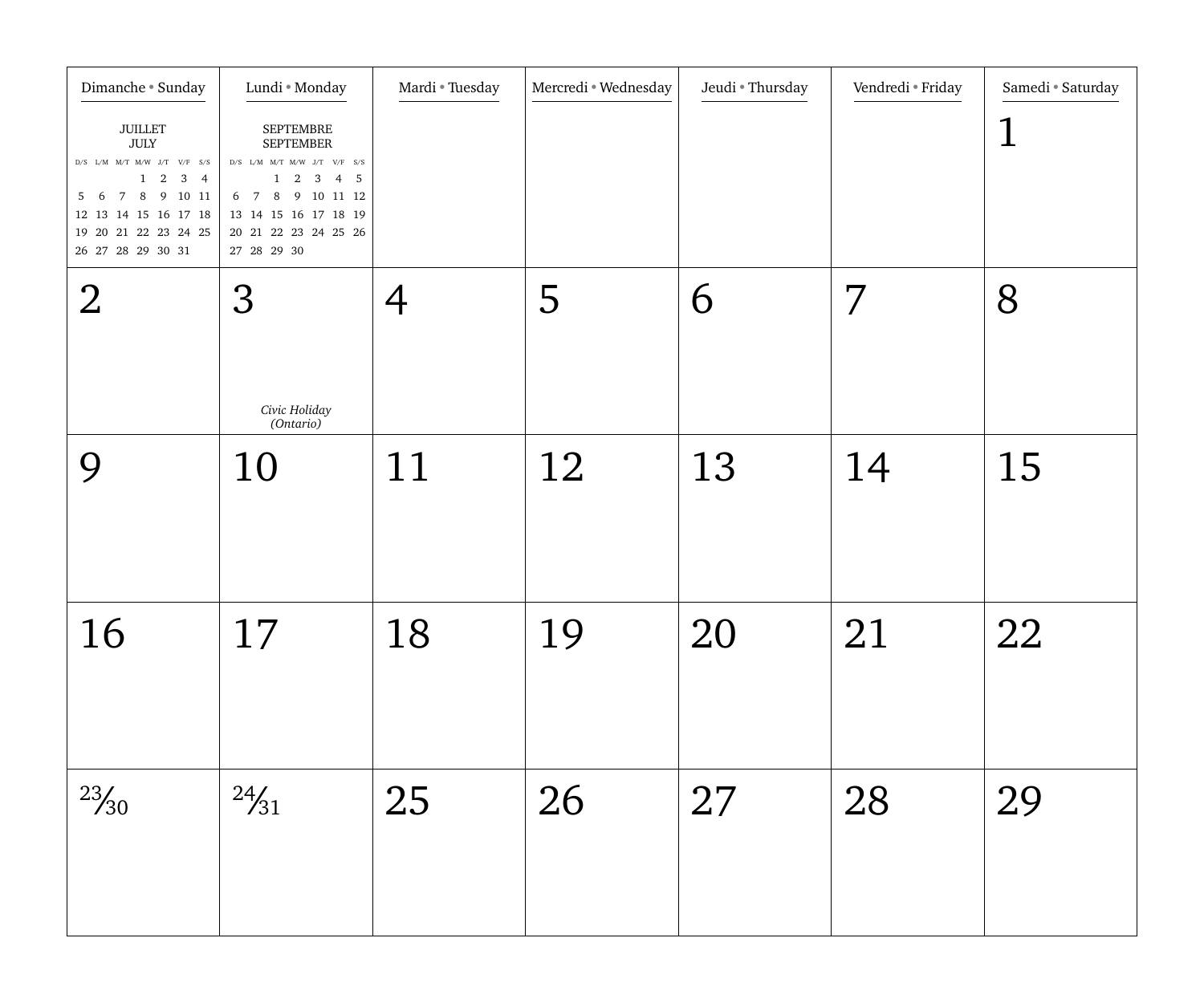

Ste-Martine

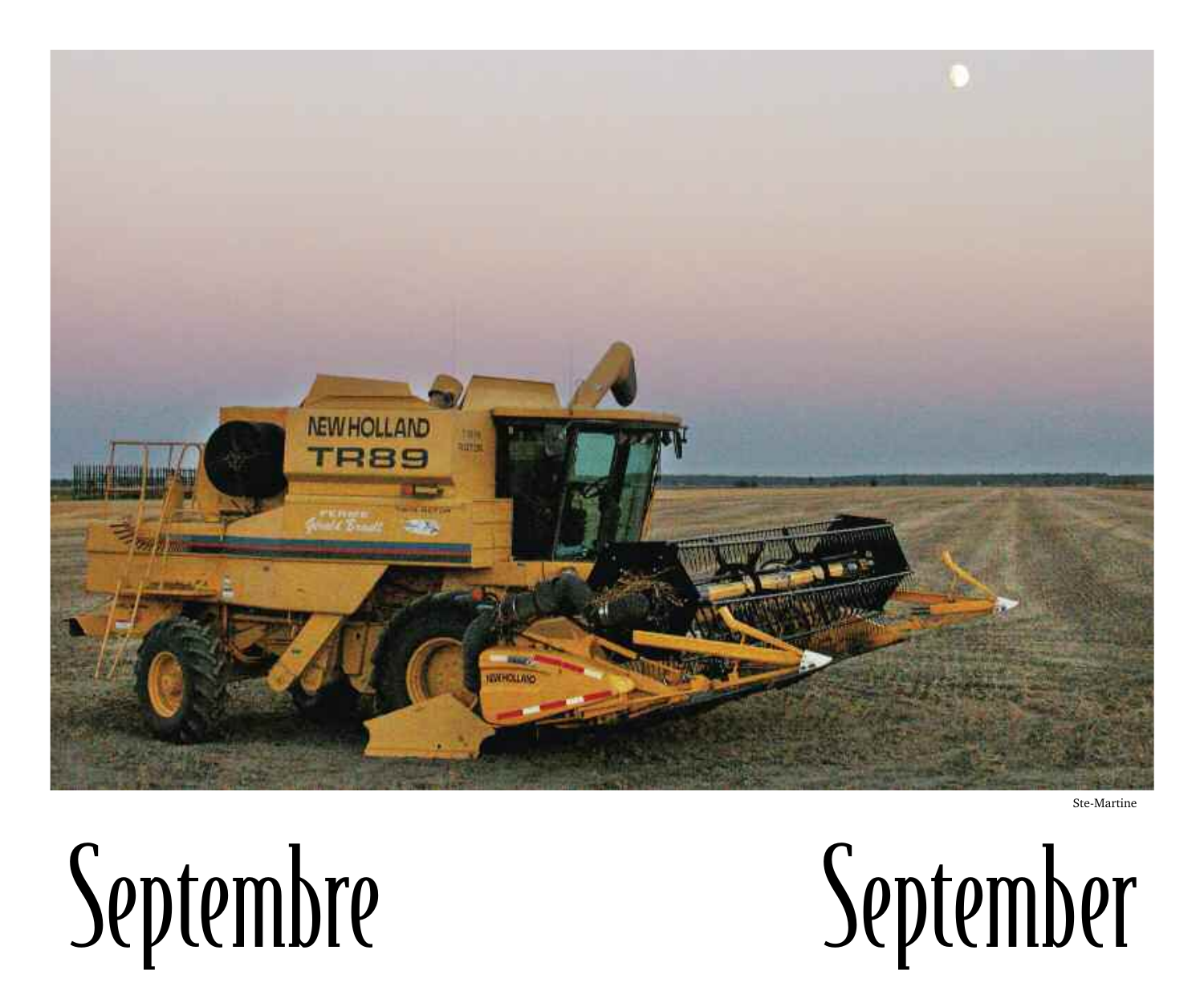| Dimanche • Sunday                                                                                                                                                                        | Lundi • Monday                | Mardi • Tuesday  | Mercredi · Wednesday | Jeudi · Thursday | Vendredi · Friday                                                                                                                                                   | Samedi · Saturday                                                                                                                                                                                                                       |
|------------------------------------------------------------------------------------------------------------------------------------------------------------------------------------------|-------------------------------|------------------|----------------------|------------------|---------------------------------------------------------------------------------------------------------------------------------------------------------------------|-----------------------------------------------------------------------------------------------------------------------------------------------------------------------------------------------------------------------------------------|
| Heritage Elementary School / École Primaire Héritage<br>21 King Street<br>Huntingdon, Québec<br><b>JOS 1HO</b><br>Tel: (450) 264-5482<br>Fax: (450) 264-3124<br>www.csnewfrontiers.qc.ca |                               |                  | $\overline{2}$       | 3                |                                                                                                                                                                     | 5                                                                                                                                                                                                                                       |
| 6                                                                                                                                                                                        | Fête du Travail<br>Labour Day | 8                | 9                    | 10               | 11                                                                                                                                                                  | 12                                                                                                                                                                                                                                      |
| 13                                                                                                                                                                                       | 14                            | 15               | 16                   | 17               | 18<br>Rosh Hashanah<br>(pm)                                                                                                                                         | 19                                                                                                                                                                                                                                      |
| 20                                                                                                                                                                                       | 21                            | 22               | 23                   | 24               | 25                                                                                                                                                                  | 26                                                                                                                                                                                                                                      |
| 27<br>Yom Kippur<br>(pm)                                                                                                                                                                 | 28                            | 29<br>Michaelmas | 30                   |                  | AOÛT<br><b>AUGUST</b><br>D/S ${\rm L/M}$ M/T M/W J/T V/F S/S<br>1<br>2 3 4 5 6 7 8<br>9 10 11 12 13 14 15<br>16 17 18 19 20 21 22<br>$23/30$ $24/31$ 25 26 27 28 29 | OCTOBRE<br><b>OCTOBER</b><br>$\rm D/S$ $\;$ L/M $\;$ M/T $\;$ M/W $\;$ J/T $\;$ V/F $\;$ S/S $\;$<br>$1 \quad 2 \quad 3$<br>4 5 6 7 8<br>9 10<br>11 12 13 14 15 16 17<br>18    19    20    21    22    23    24<br>25 26 27 28 29 30 31 |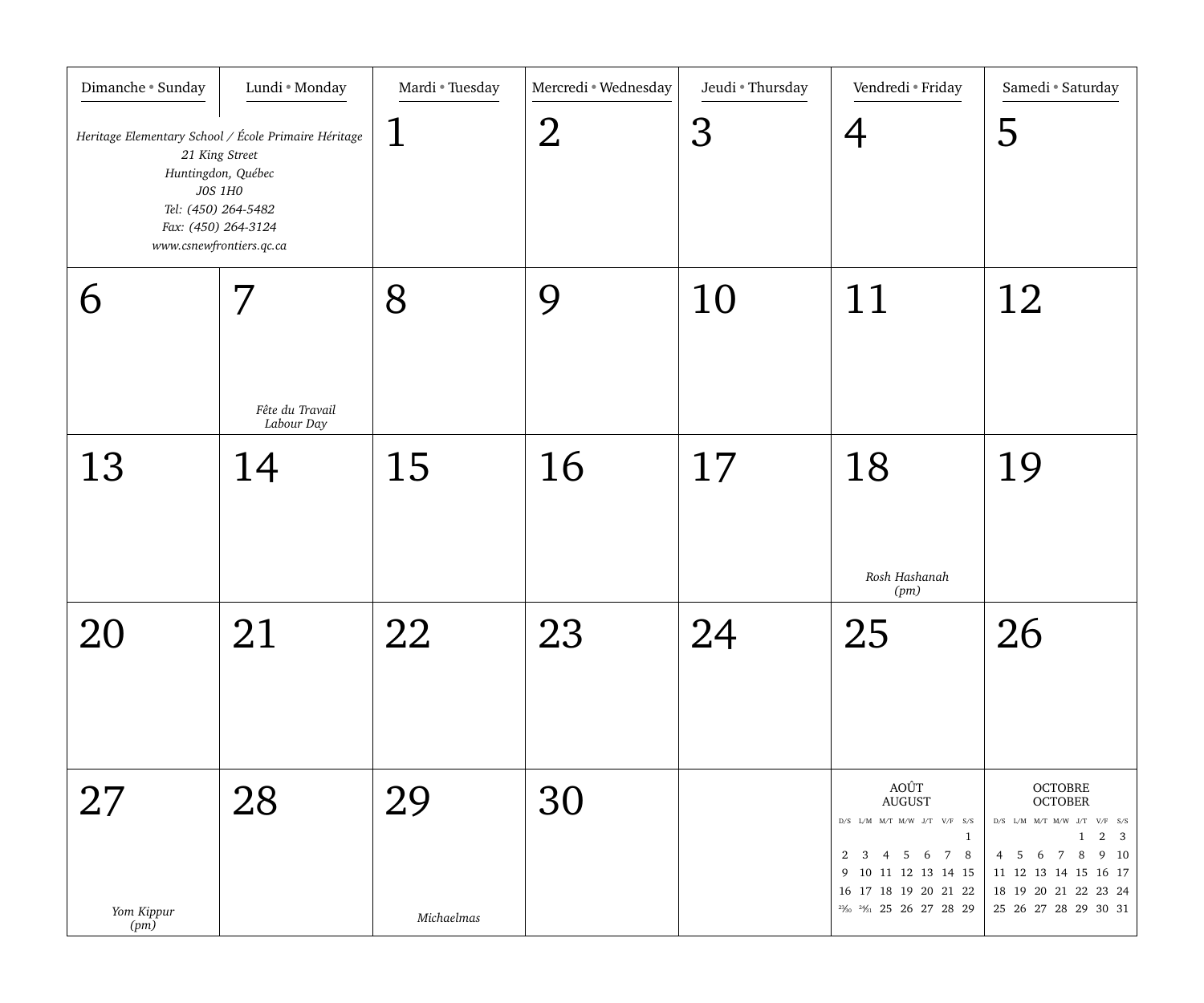

Franklin Centre

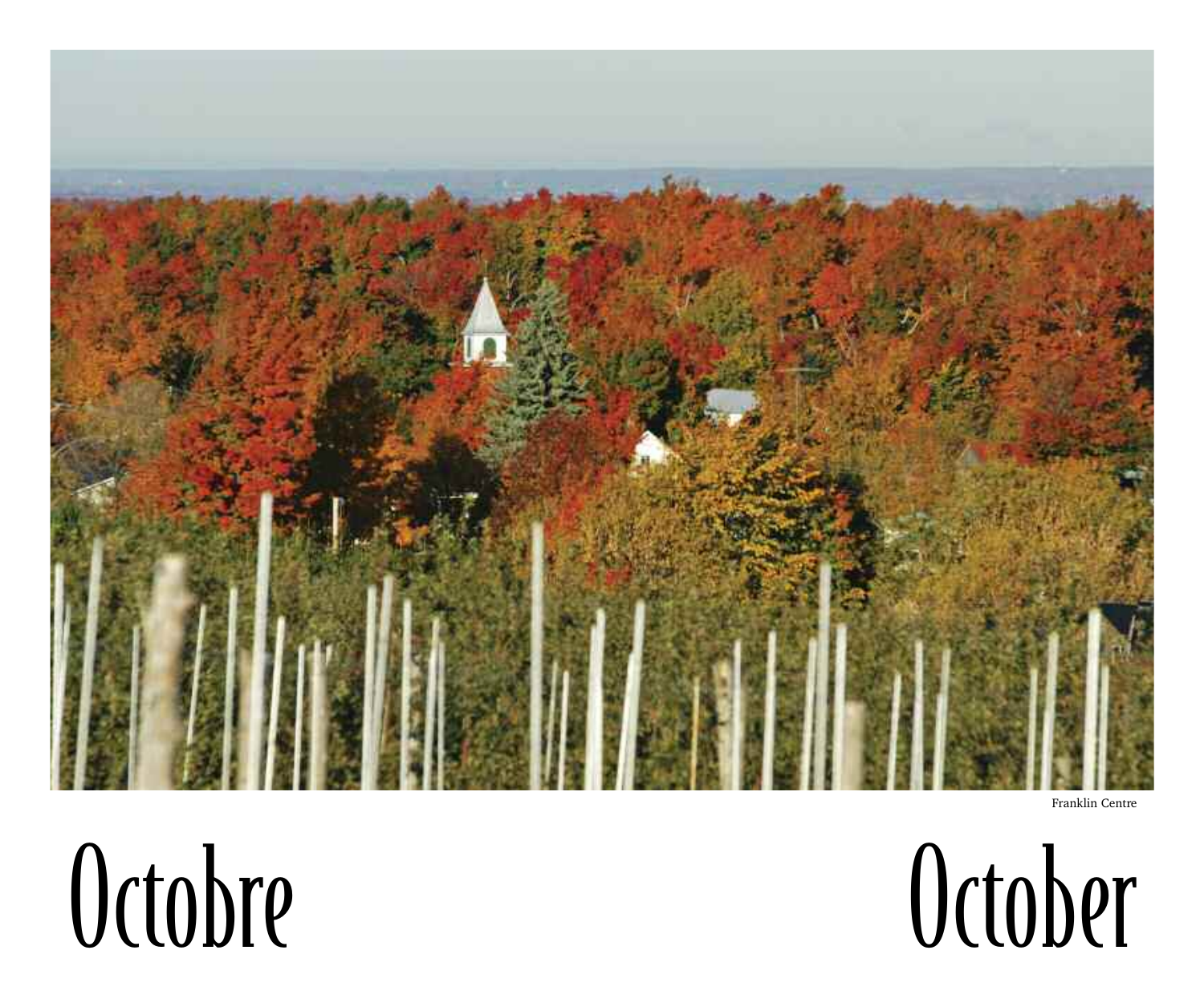| Dimanche · Sunday<br>SEPTEMBRE<br><b>SEPTEMBER</b><br>D/S L/M M/T M/W J/T V/F S/S<br>$1\quad 2\quad 3\quad 4\quad 5$<br>6 7 8 9 10 11 12<br>13 14 15 16 17 18 19<br>20 21 22 23 24 25 26 | Lundi • Monday<br><b>NOVEMBRE</b><br><b>NOVEMBER</b><br>$\rm D/S$ $\;$ L/M $\;$ M/T $\;$ M/W $\;$ J/T $\;$ V/F $\;$ S/S<br>$1 \t2 \t3 \t4 \t5 \t6 \t7$<br>8 9 10 11 12 13 14<br>15 16 17 18 19 20 21<br>22 23 24 25 26 27 28<br>29 30 | Mardi • Tuesday | Mercredi · Wednesday | Jeudi . Thursday<br>$\mathbf 1$ | Vendredi · Friday<br>$\overline{2}$ | Samedi · Saturday<br>3 |
|------------------------------------------------------------------------------------------------------------------------------------------------------------------------------------------|---------------------------------------------------------------------------------------------------------------------------------------------------------------------------------------------------------------------------------------|-----------------|----------------------|---------------------------------|-------------------------------------|------------------------|
|                                                                                                                                                                                          | 5                                                                                                                                                                                                                                     | 6               | 7                    | 8                               | 9                                   | 10                     |
| 11                                                                                                                                                                                       | 12<br>Action de grâce (Can.)<br>Thanksgiving (Can.)<br>Columbus Day (USA)                                                                                                                                                             | 13              | 14                   | 15                              | 16                                  | 17                     |
| 18                                                                                                                                                                                       | 19                                                                                                                                                                                                                                    | 20              | 21                   | 22                              | 23                                  | 24                     |
| 25                                                                                                                                                                                       | 26                                                                                                                                                                                                                                    | 27              | 28                   | 29                              | 30                                  | 31                     |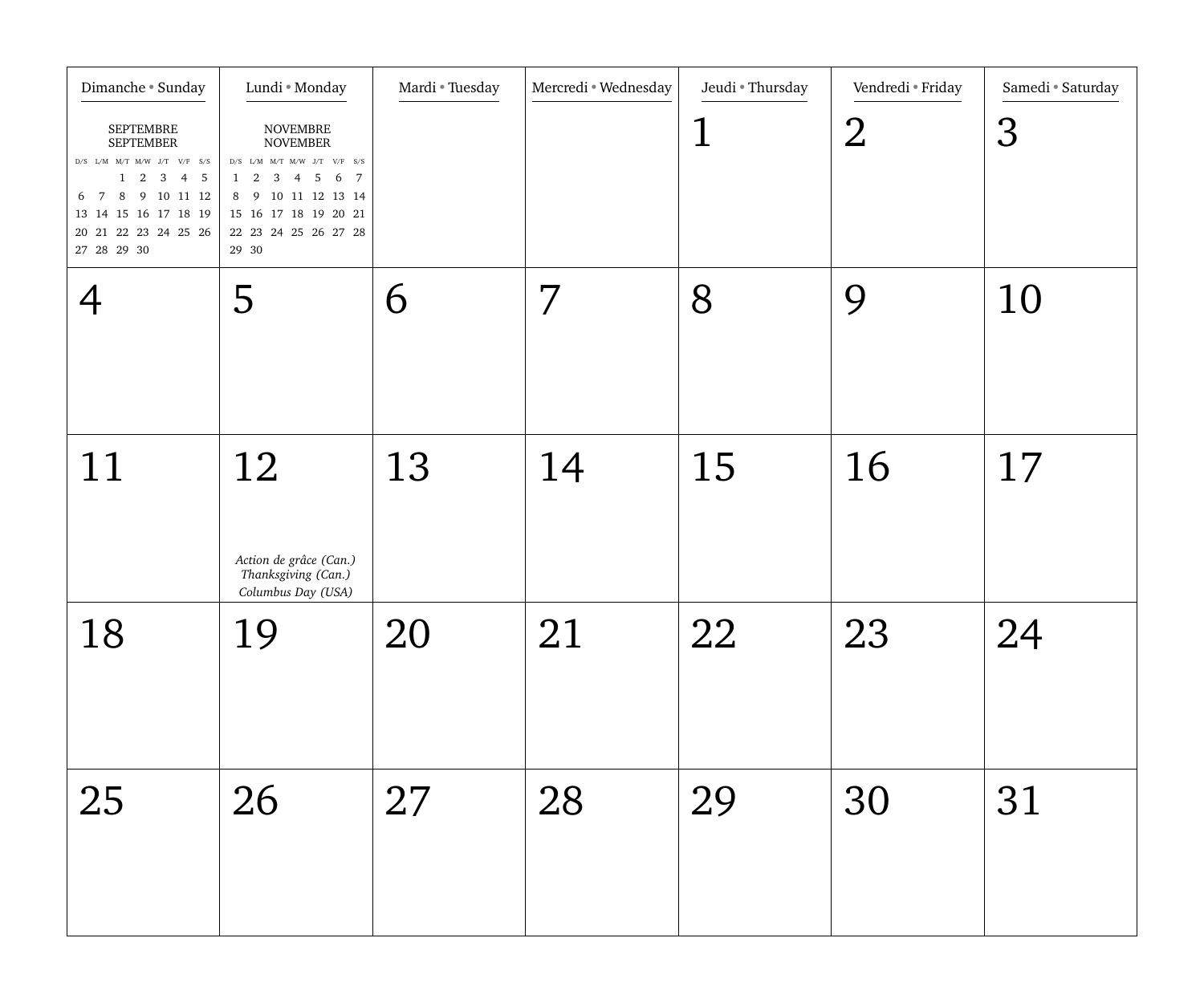

Ormstown/Howick

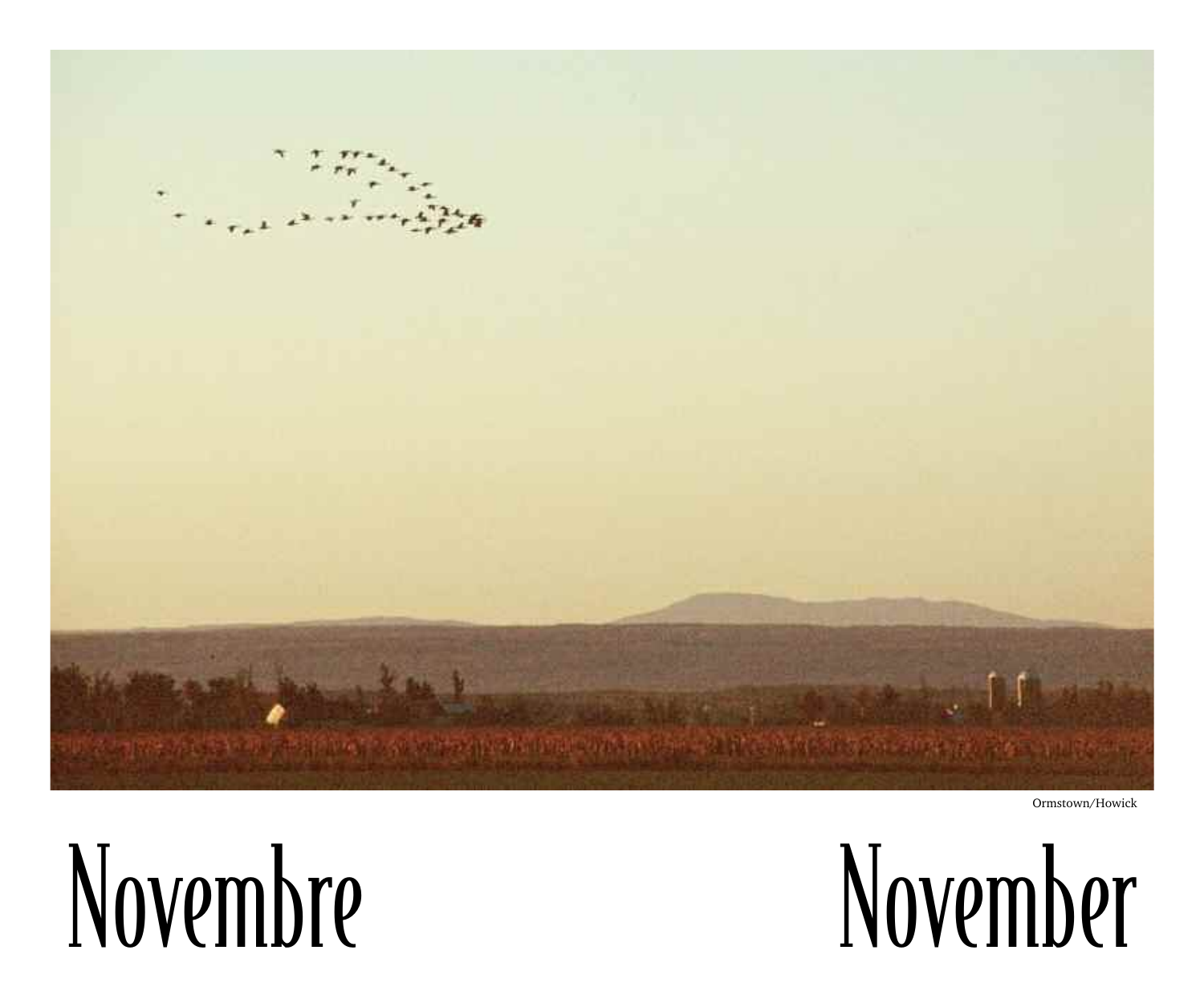| Dimanche • Sunday<br>Heure avancée se termine<br>(É.-U., majorité du Canada)<br>Daylight Saving Ends<br>(USA, most of Canada) | Lundi • Monday<br>$\overline{2}$ | Mardi • Tuesday<br>3 | Mercredi · Wednesday                                             | Jeudi · Thursday<br>5       | Vendredi · Friday<br>6                                                                                                                                                                                                                 | Samedi · Saturday<br>7                                                                                                                                                                                                  |
|-------------------------------------------------------------------------------------------------------------------------------|----------------------------------|----------------------|------------------------------------------------------------------|-----------------------------|----------------------------------------------------------------------------------------------------------------------------------------------------------------------------------------------------------------------------------------|-------------------------------------------------------------------------------------------------------------------------------------------------------------------------------------------------------------------------|
| 8                                                                                                                             | 9                                | 10                   | 11<br>Jour du Souvenir<br>Remembrance Day<br>Veterans' Day (USA) | 12                          | 13                                                                                                                                                                                                                                     | 14                                                                                                                                                                                                                      |
| 15                                                                                                                            | 16                               | 17                   | 18                                                               | 19                          | 20                                                                                                                                                                                                                                     | 21                                                                                                                                                                                                                      |
| 22                                                                                                                            | 23                               | 24                   | 25                                                               | 26<br>Thanksgiving<br>(USA) | 27                                                                                                                                                                                                                                     | 28                                                                                                                                                                                                                      |
| 29                                                                                                                            | 30                               |                      |                                                                  |                             | <b>OCTOBRE</b><br><b>OCTOBER</b><br>$\rm D/S$ $\;$ L/M $\;$ M/T $\;$ M/W $\;$ J/T $\;$ V/F $\;$ S/S<br>$1 \quad 2 \quad 3$<br>4 5 6 7 8 9 10<br>11 12 13 14 15 16 17<br>18    19    20    21    22    23    24<br>25 26 27 28 29 30 31 | DÉCEMBRE<br><b>DECEMBER</b><br>$\rm D/S$ $\;$ L/M $\;$ M/T $\;$ M/W $\;$ J/T $\;$ V/F $\;$ S/S $\;$<br>$1 \quad 2 \quad 3$<br>4 5<br>6 7 8 9 10 11 12<br>13 14 15 16 17 18 19<br>20 21 22 23 24 25 26<br>27 28 29 30 31 |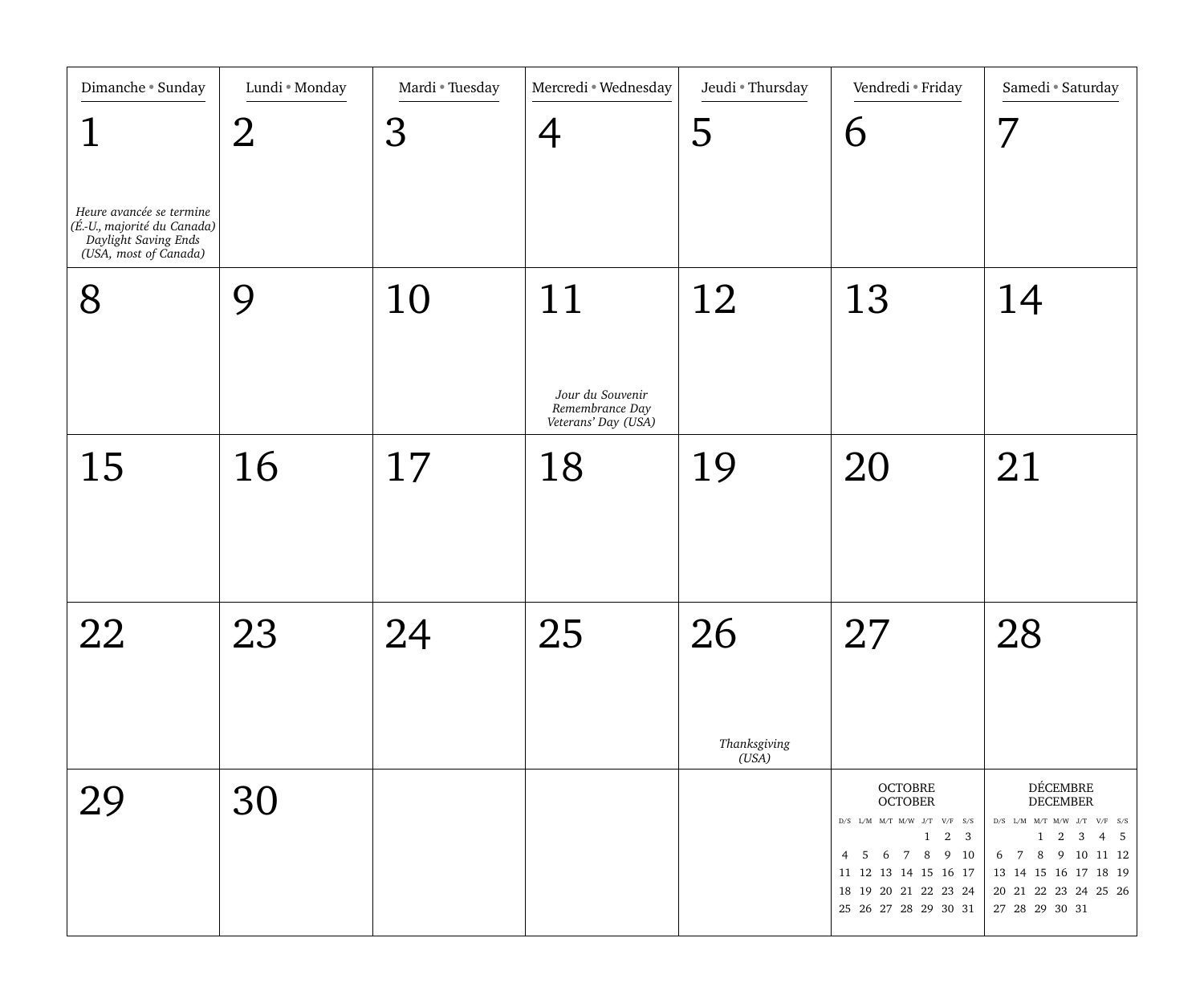

Franklin

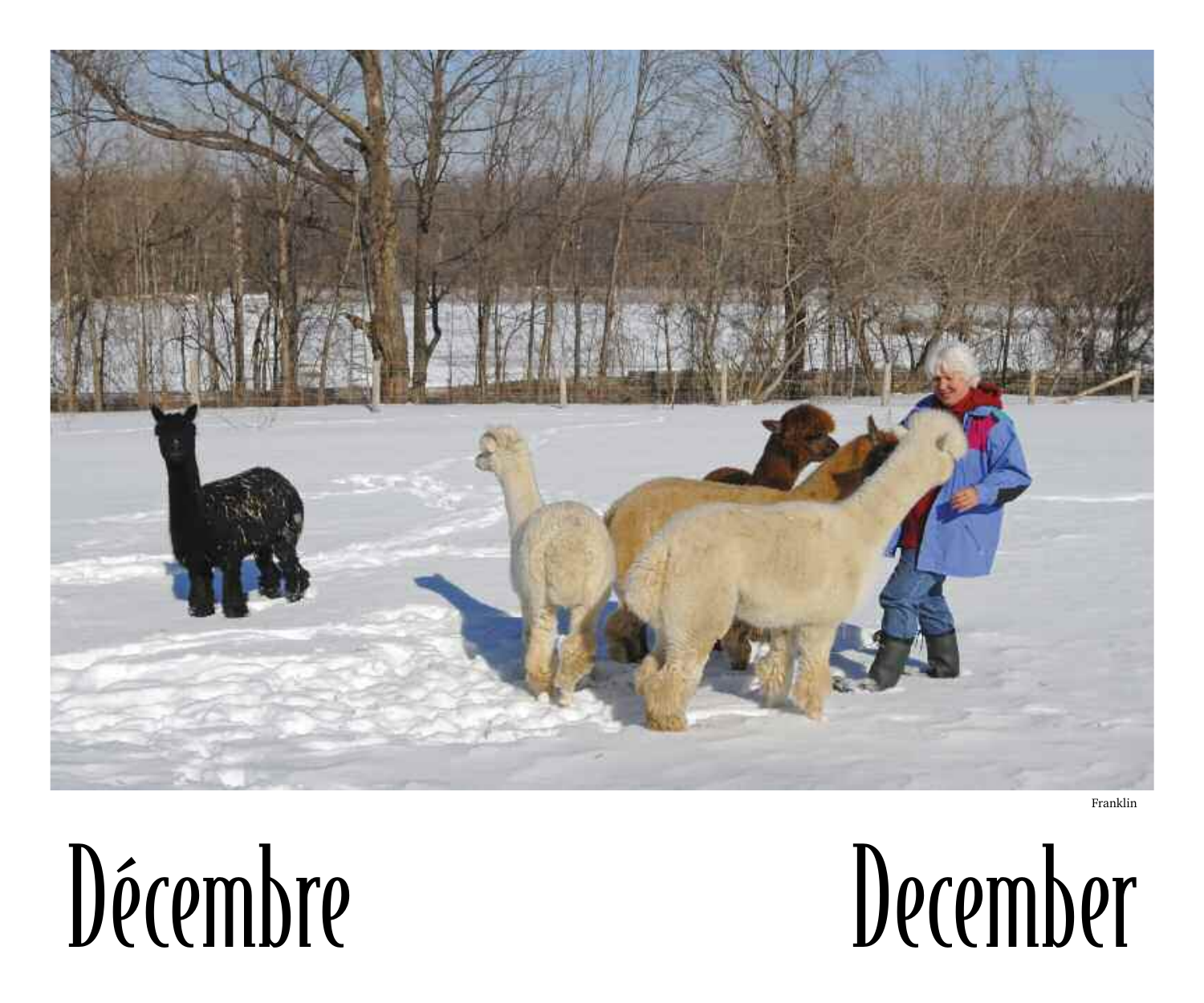| Dimanche • Sunday | Lundi • Monday | Mardi • Tuesday<br><u>1</u> | Mercredi · Wednesday<br>$\overline{2}$ | Jeudi · Thursday<br>3                          | Vendredi · Friday<br>4                                                                                                                                                                                                    | Samedi · Saturday<br>5                                                                                                                                                     |
|-------------------|----------------|-----------------------------|----------------------------------------|------------------------------------------------|---------------------------------------------------------------------------------------------------------------------------------------------------------------------------------------------------------------------------|----------------------------------------------------------------------------------------------------------------------------------------------------------------------------|
| 6                 | 7              | 8                           | 9                                      | 10                                             | 11<br>Hanukkah<br>(pm)                                                                                                                                                                                                    | 12                                                                                                                                                                         |
| 13                | 14             | 15                          | 16                                     | 17                                             | 18                                                                                                                                                                                                                        | 19                                                                                                                                                                         |
| 20                | 21             | 22                          | 23                                     | 24                                             | 25<br>Noël<br>Christmas                                                                                                                                                                                                   | 26<br><b>Boxing Day</b>                                                                                                                                                    |
| 27                | 28             | 29                          | 30                                     | 31<br>Veille du jour de l'An<br>New Year's Eve | <b>NOVEMBRE</b><br><b>NOVEMBER</b><br>$\rm D/S$ $\;$ L/M $\;$ M/T $\;$ M/W $\;$ J/T $\;$ V/F $\;$ S/S<br>3 4 5 6 7<br>$\mathbf{1}$<br>2<br>8<br>9 10 11 12 13 14<br>15 16 17 18 19 20 21<br>22 23 24 25 26 27 28<br>29 30 | JANVIER 2010<br>JANUARY 2010<br>D/S L/M M/T M/W J/T V/F S/S<br>$1\quad 2$<br>8 9<br>3 4 5 6 7<br>10 11 12 13 14 15 16<br>17 18 19 20 21 22 23<br>$24/31$ 25 26 27 28 29 30 |